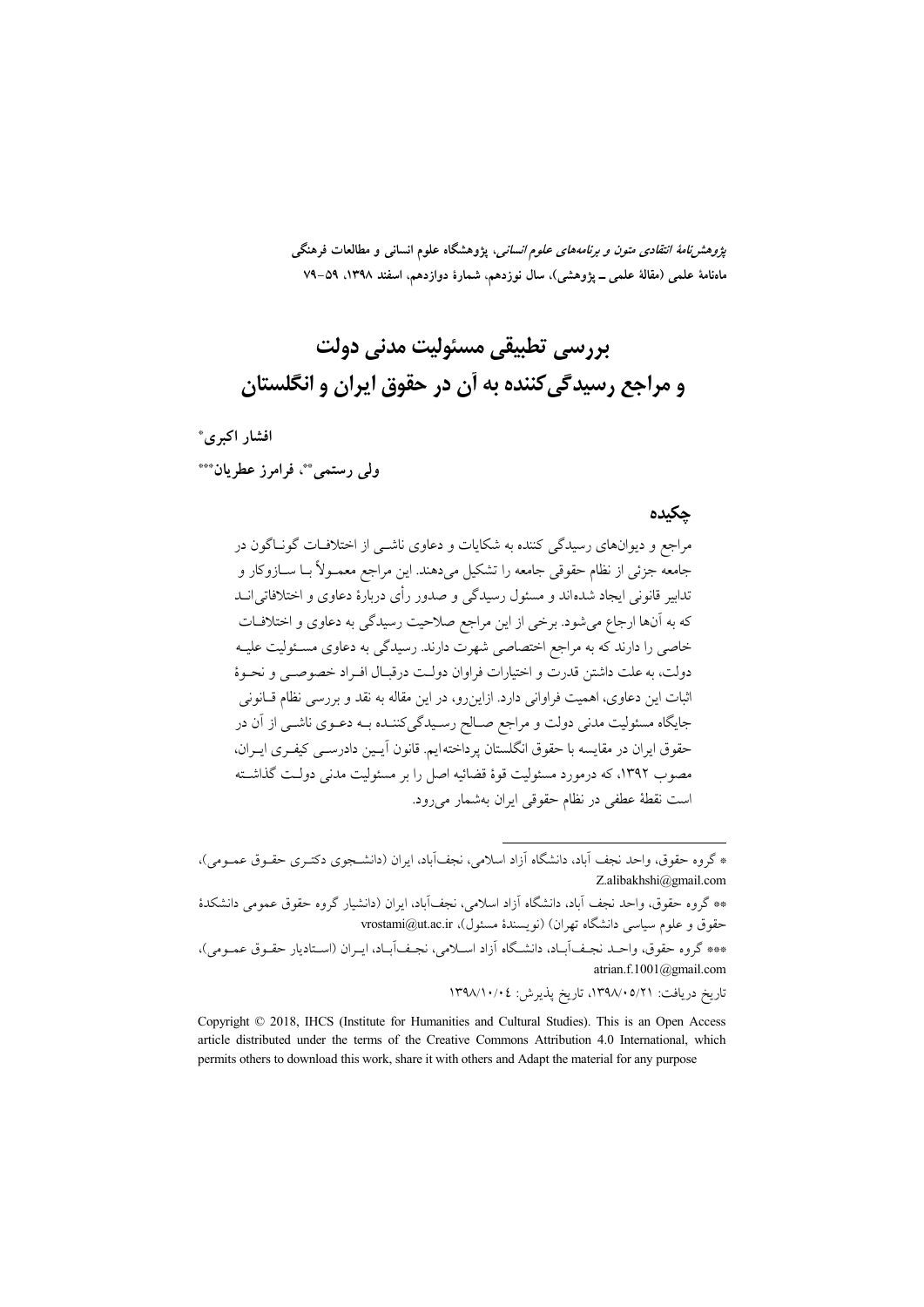۶۰ پژوهشر *نامهٔ انتقادی متون و برنامههای علوم انسانی،* سال نوزدهم، شمارهٔ دوازدهم، اسفند ۱۳۹۸

**كليدواژهها:** قانون، مطالبهٔ خسارت، مسئوليت مدنى، دولت، تقصير، مراجع.

#### 1. مقدمه

مسئولیت مدنی کارکنان دولت مفهومی است که در حقوق اداری مطرح میشود و وضــعیتی حقوقی و پی اَمدی است که براثر نقض تعهدی برای شخص کارمند دولت بهوجود مـی|یــد و او بايد طبق قانون ياسخ گوي عمل خود باشد و آن را با پر داخت خســارت بــه زيــانديــده جبران كند.

درواقع، مسئوليت مدنى كاركنان دولت نتيجة منطقـى حاكميـت قـانون اسـت و عــدالت حکم می کند که هیچ گونه قانونشکنی و زیانی بدون جبران باقی نماند. مسئولیت مدنی یکسی از عناصر اصلی یک رژیم اداری آزادیخـواه و دموکراتیـک اسـت کـه آن را از یـک رژیــم خودکامه و نظایر آن متمایز می کند و این تفکر آزادیخواهی و عدالتخواهانــه بــا پیشــرفت آزادی در جوامع پیشرفته مطرح شده است. امروزه، از این دیدگاه که مسئولیت دولت منــاف<sub>ی</sub> حاكميت و اقتدار دولت است يا تقدس دولت ايجاب مي كند كه هيچ مسئوليتي نداشته باشـد به این دیدگاه رسیدهایم که عدالت حکم میکند دولت و کارکنان آن نیز، ماننـد هـر شـخص ديگري، زيانهايي را كه در اجراي وظايف خود به افراد ميزنند جبران كنند.

در نظام حقوق اسلامی مبانی فقهی مانند قاعدهٔ لاضرر، قاعدهٔ تسبب، قاعـدهٔ یـد، قاعـدهٔ تقصیر، و امثالهم می تواند توجیهکننـدهٔ جبـران خسـارت و مسـئولیت مـدنی دولـت باشـد. درخصوص مبنای تقصیر در مسئولیت مـدنی دولـت بایــد گفــت طبــق نظریــهٔ تقصــیر، کــه اولینبار در کشور فرانسه و ازسوی دادگاه حل اختلاف یا تعارضات ایــن کشــور بیــان شــد، دلیلی که می تواند مسئولیت جبران خسارت را توجیه کند احراز تقصیر و رابطـهٔ علیـت بـین تقصیر شخص و ضرری است که به زیاندیده وارد شده است. بر ایــن اســاس، شــاید بتــوان گفت که تقصیر دولت تحقق وضعیتی است زیانبار که ازدید قـانون، خطـای دولـت عامـل موجد آن است و نه خطای مقامات عمومی شاغل در آن (زرگوش ۱۳۸۹: ۳۷).

درمقابل، عده ای معتقدند که دولت مسئول خساراتی است که بدون تقصیر او ایجاد شـده است و در کشورهای پیشرفته دادگاهها بـهاسـتناد اصـل «حقـوق و آزادی فـردی» دولـت را مسئول خسارتي دانسته اند كه حتى بـدون تقصـير ايجـاد شـده اسـت. ايـن نـوع مسـئوليت «مسئوليت ناشي از خطر» است و درحقيقت، دولت را بهعلت ايجـاد خطـر مسـئول دانسـته است. مثلاً، دولت بهمنظور حفظ منافع افراد سدي ايجاد مي كند و در اين ميــان خســارتي بــه افراد وارد م شود، دولت مسئول یرداخت خسارات است (ژوردن ۱۳۸۲: ۱٦۰).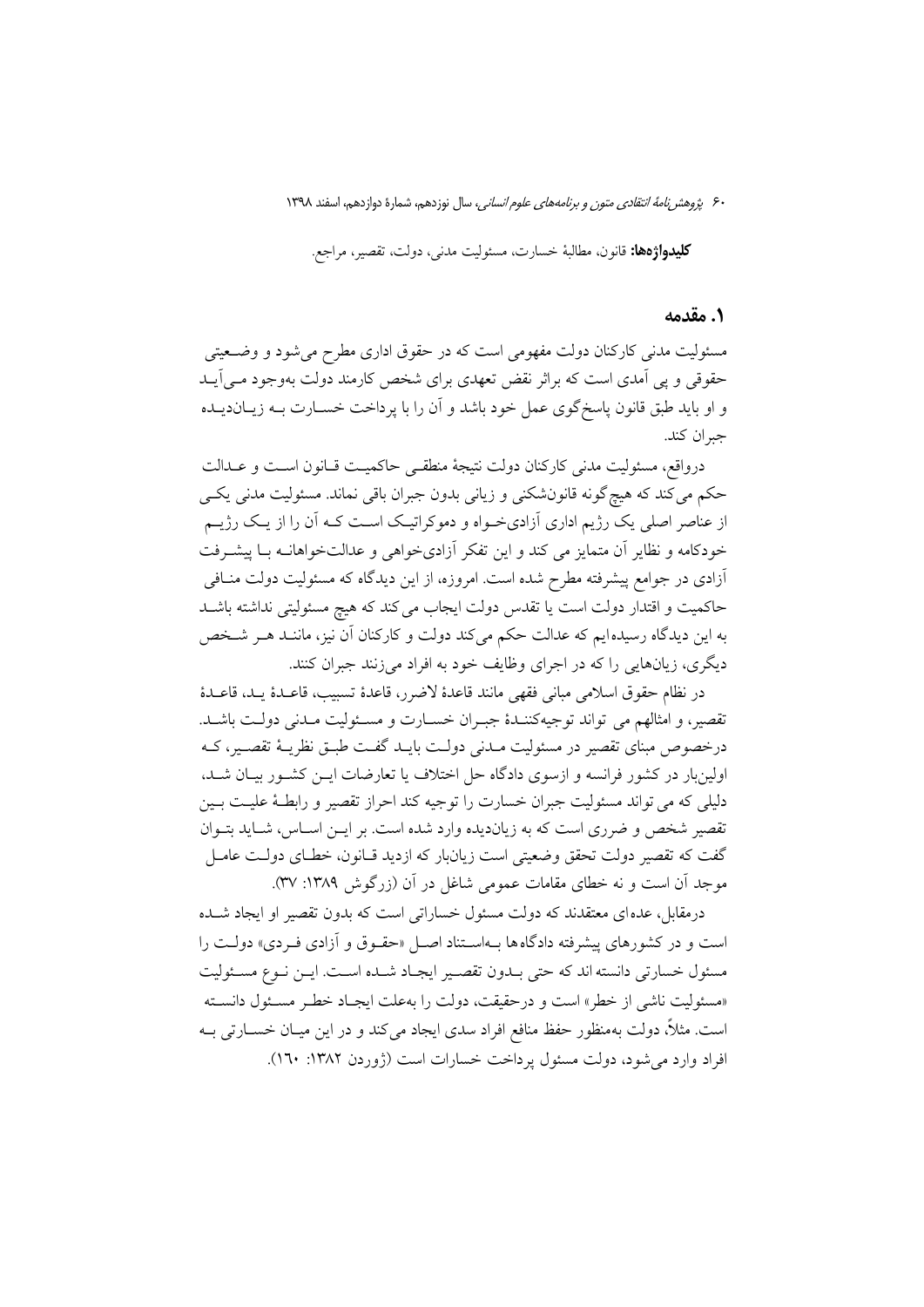مسئولیت مدنی دولت بهمعنای اخص آن به ضرر و زیانهایی اطلاق می شود کـه خــارج از قراردادی که بین طرفین است به کسی وارد شود. مسئولت میدنی نیوعی ضیعان قهیری است، برخلاف گذشته که معتقد بـه مصـونیت دولـت درمـورد ضـررها و خسـارات وارده ازطرف او به دیگران بودند، امروزه مسئولیت مدنی دولت امری پذیرفتهشده است. طبق مـادهٔ ۱۱ قانون مسئولیت مدنی، مصوب ۱۳۳۹، کارمندان دولت، شهر داری ها، و مؤسسات وابسته به أنها اگر درحین انجام وظیفه یا بهمناسبت آن، بهعمد یا درنتیجهٔ بی|حتیاطی خســارتی بــه اشخاص وارد كنند، شخصاً مسئول جبران خسارت اند. اين ماده درمورد مسـئوليت شخصـي مستخدمان است و آنها مسئول جبران زيانهاي وارده اند. مـادهٔ ۱۱ قـانون مسـئوليت مـدني دولت را بهطور مطلق خطاب قرار داده که شامل تمامی مؤسسات و سـازمان هـای دولتــی و محلی یعنی شهرداری و مؤسسات وابسته به آن می شـود. همـانگونـهکـه در ادامـهٔ مـادهٔ ۱۱ قانون مسئوليت مدني آمده است: «هرگاه اقــداماتي برحســب ضــرورت بــراي تــأمين منــافع اجتماعی طبق قانون بهعمل آید و موجب ضرر دیگری شـود، دولـت مجبـور بـه پرداخـت خسارات نخواهد بود» (موسى زاده ١٣٨١: ٢٥٨).

### ٢. حايگاه مسئوليت مدنى دولت

### ۱.۲ جایگاه مسئولیت مدنی دولت در قوانین ایران

در نظام حقوقی ایران، درمقام یک نظام حقوقی نوشته، قوانین و مقررات مدون اساسیترین و اصلي ترين منبع حقوق محسوب مي شوند؛ ازاين رو، حقوق و تكـاليف افـراد را در روابـط با یکدیگر و با دولت و نیز نهادهای دولتی با یکدیگر قانون مشخص مـبی کنـد. مطالعــه در نظام حقوقی ایران (برخلاف انگلستان) باید برپایهٔ بررسی و تفسـیر قــوانین و مقــررات ملــی صورت گيرد. بنابراين، به منظور رسيدن به نقش و جايگاه موضوع مسئوليت مدنى دولـت در نظام حقوقی ایران ناگزیر از مراجعه و بررسی قوانین و مقررات ایران هستیم.

### ۱.۱.۲ قانون اساسی و نظام مسئولیت مدنی دولت

بهطور کلي، عبارت «دولت» در مفهوم مسـئوليت مــدني دولـت بــه قــوهٔ مجريــه منحصــر نمي شود و شامل تمامي قواي حكومتي مي گردد. بنابراين و در اين معنا دولت شــامل قــوهٔ مجريه، قوهٔ مقننه، و قوهٔ قضائيهٔ يک کشور ميشود و بر اين اساس، قضات و بهطور کلـي، كارمندان قضايي نيز، به منزلهٔ كارمندان دولت، مسئول خسارات وارده به افراد خواهند بـود.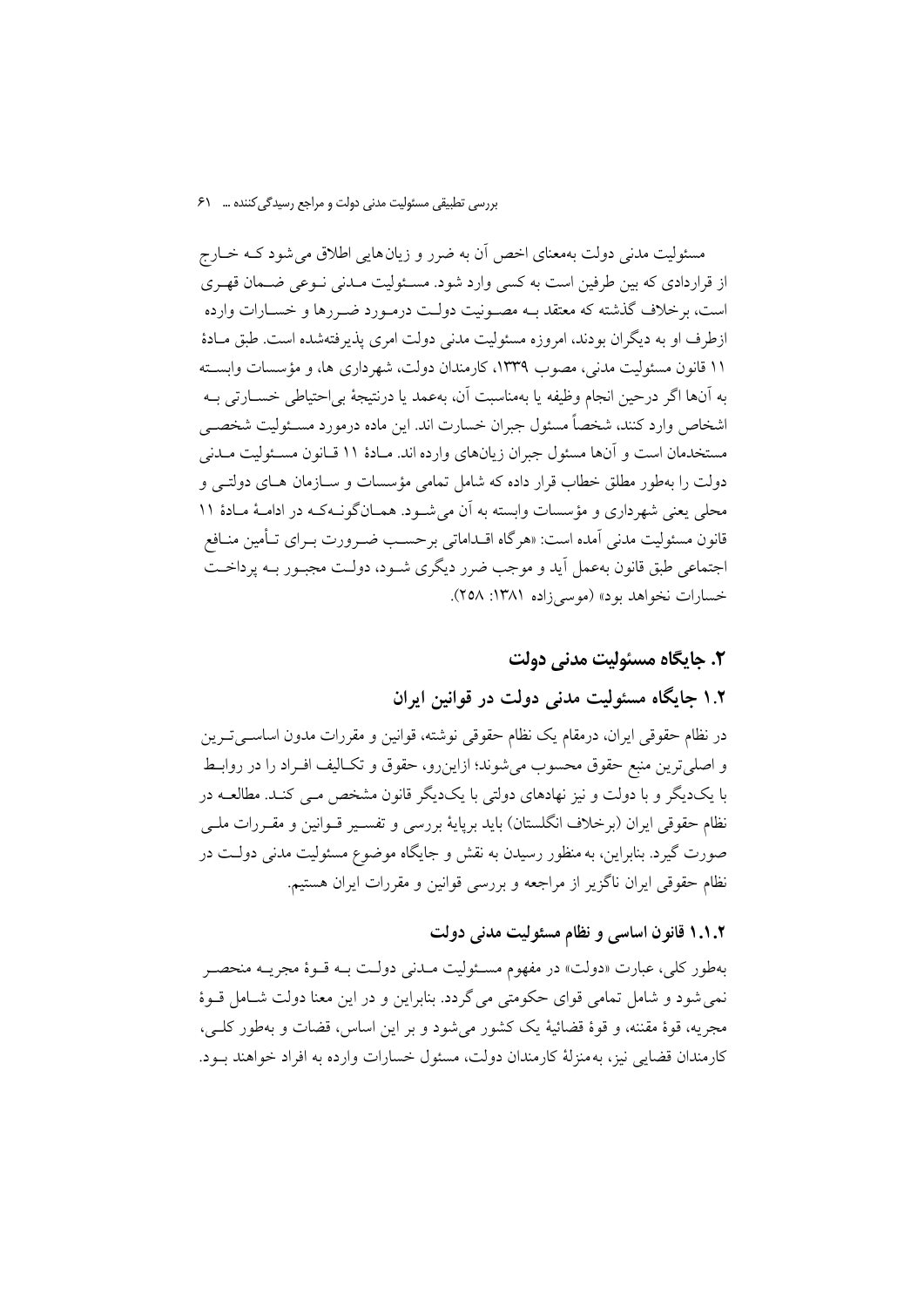۶۲ پژ*وهش نامهٔ انتقادی متون و برنامههای علوم انسانی،* سال نوزدهم، شمارهٔ دوازدهم، اسفند ۱۳۹۸

در قانون اساسی ایران، مصوب ۱۳۵۸، و بازنگری در ۱۳۳۸ نیـز بـه ایـن مفهـوم گسـترده اشاره شده است.

ييش از اين، قوة قضائيه مسئوليتي نداشت و چنانچه كسبي بـه علـت تقصـير يــا اشــتباه قاضي محکوميتي پيدا مي کرد و بعدها ثابت مي شد که بي گناه بوده است، هـيچگونــه حــق و ادعایی دربرابر دولت نداشت و این وضع درعین|ینکه منطبق با حاکمیت دولت بــود، بــرای آزادیهای فردی لطمه ای بزرگ محسوب می شد؛ ازاین رو، پذیر ش مسئولیت دولت به علـت أعمال قضایی فکری عدالتخواهانه است. این فکر بر این اصل استوار است کـه چنــانچــه براثر تجدیدنظر در یک پروندهٔ کیفری ثابت شود که محکومٌعلیه بـبیگنـاه بـوده اسـت، بایـد خسارت واردشده به آزادي او جبران شود و دولت مسئوليت پرداخت آن را بهعهـده گيـرد، مگر اینکه ثابت شود حکم صادرشده علیه محکومٌعلیه ناشی از تقصیر قاضی بوده است کـه دراین صورت قاضی ضامن خواهد بود. درواقع، این خسارت بـرای کسـی کـه قربـانی ایـن بیعدالتی می شود، نوعی تضمین محسوب می شود و باید متناسب با زیان های مادی و ضـرر وارده به او اعادهٔ حشت گردد.

بر اين اساس، در اصل يكحمدوهفتادويكم قانون اساسى مقرر شده است:

هرگاه دراثر تقصیر یا اشتباه قاضی در موضوع یا در حکم یا در تطبیــق حکــم بــر مــورد خاص ضرر مادی یا معنوی متوجه کسی گردد، درصورت تقصیر مقصـر طبــق مــوازین اسلامی ضامن است و درغیراین صورت، خسارت بهوسمیلهٔ دولت جبران میشود و درهرحال، از متهم اعادهٔ حیثیت میگردد.

در اين اصل قانون اساسي چند نكته حائزاهميت است، ازجمله:

۱. جبران زیان مادی و معنوی ناشی از کار دستگاه قضایی بهمنزلهٔ قاعده ای کلی پذیرفتـه شده است و بیانگر اندیشهای مترقبانه درمورد عدالتخواهی است.

٢. زيان وارده مي تواند براثر اشتباه يا تقصير قاضي يا هيچ تقصير و خطايي بوده باشد.

٣. زيان وارده براثر تقصير قاضي بايد جبران شود و بنيان يذيرش چنــين جبرانــي قاعــدهٔ «ضمان» در موازین اسلامی است؛ چراکه طبق این قاعده زیانزننده بهتقصـیر (عمـد) ضـامن جبران زیانهای وارده است.

٤. از مفهوم «درغیراین صورت» در این اصل میتوان چنین فهمیـد کـه زیـان واردشـده به علت تقصیر قاضی نبوده است، بلکه از اشتباه قاضی یا علت هـای دیگـر اسـت. چنــان٤ـه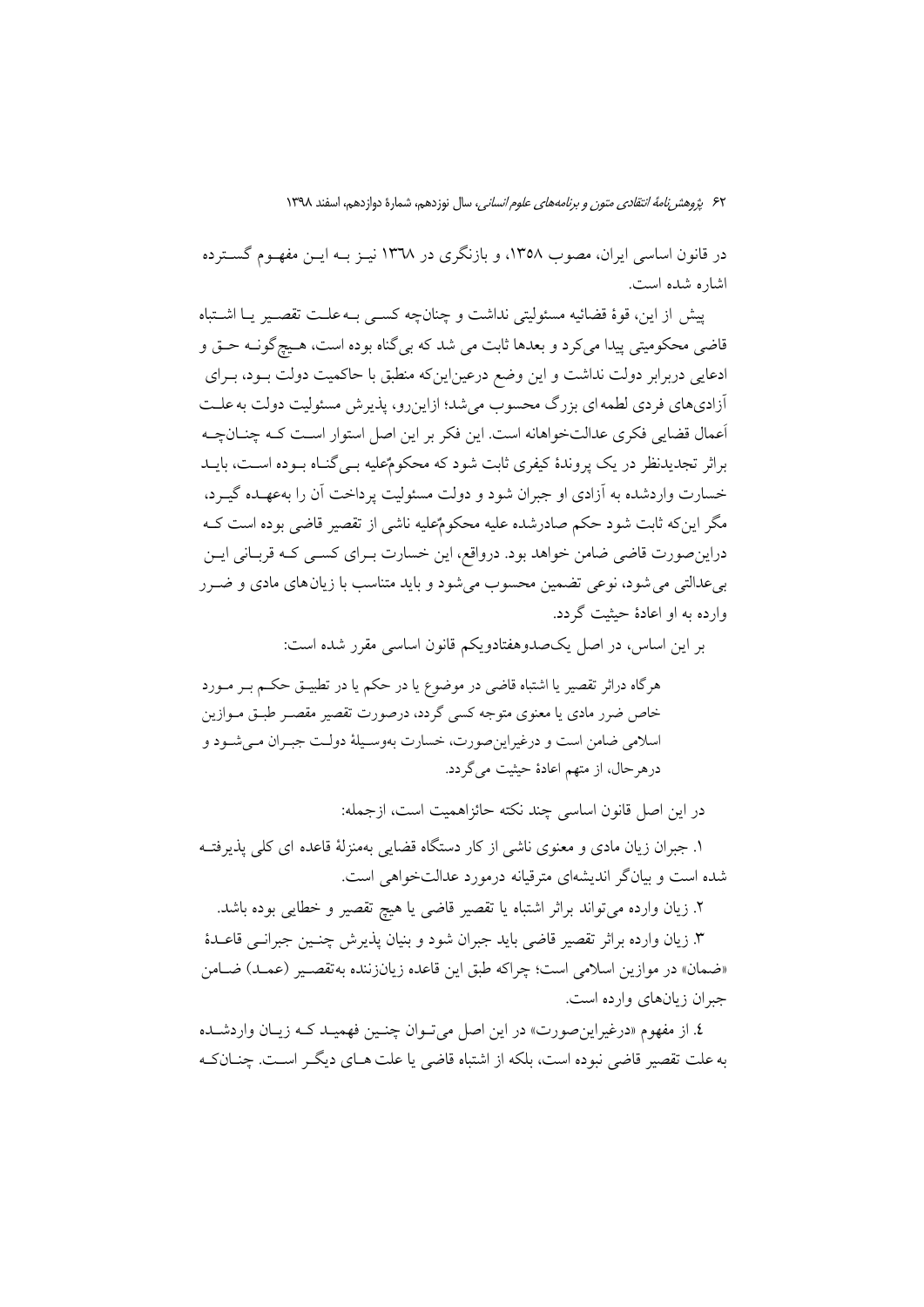می تواند از اقرار نادرست متهم یا از شهادت دروغ گواهان یا عوامل دیگر باشد کـه قاضـی را به اشتباه افکنده است.

٥. مفهوم عبارت «درهر حال، از متهم بايد اعادهٔ حيثيت گردد» اين است كــه دســتور ايــن اصل فقط شامل دادرسیهای کیفری نمی شود و دادرسی ها و درنتیجه، زیان هـای حقــوقی را نيز در بر مي گير د (ابوالحمد ١٣٧٦: ٥٩٦).

باوجوداین، چگونگی جبران زیان ناشی از تقصـیر و اشـتباه قاضـی در ایــن اصــل مـبهم است و این موضوع که چگونه باید خسارت زیاندیده جبران شود بـه طـور روشــن و دقیــق بررسی نشده است. ازطرفی، ثبوت تقصیر یا اشتباه قاضی ازسـوی دادگـاه تجدیــدنظر بــرای مطالبهٔ خسارت کافی نیست، بلکـه لازم اسـت کـه زیـاندیـده دعـوای ضـرر و زیـان را در دادگاههای عمومی مطرح کند؛ ازطرفدیگر، این دادگاه مجبور اسـت بـا صـدور قــرار اناطــه موضوع را برای ثبوت تقصیر یا اشتباه قاضی به دادگاه عـالی انتظـامی قضـات بفرسـتد و تـا اعلام نظر دادگاه مزبور رسیدگی را متوقف کند که این امر موجب طولانیشــدن رســیدگی و نیز دل سردی زیان دیده خواهد بود. حمایت از آزادی و حقوق محکومٌ علیه بـی گنـاه ایجـاب می کند که دراینباره مقررات روشن و صریحی وضع گردد (همان: ٥٩٩). بنابراین دراین بـاره باید قوانین عادی را بررسی کنیم.

۲.۱.۲ قوانین عادی و نظام مسئولیت مدنی دولت

بهمنظور رفع ايراد مطرح شده، مادهٔ ٢٥٥ قانون آيين دادرسي كيفري، مصوب ١٣٩٢ ش، به اشخاصی که در جریان تحقیقات مقدماتی و دادرسی به هر علت بازداشت می شوند و ازسوی مراجع قضایی حکم برائت یا قرار منع تعقیب درمورد آنان صادر می شود اجازه داده است كه خسارت ايام بازداشت را از دولت مطالبه كنند. مادهٔ ٢٥٩ اين قانون در اقدامی مترقی جبران خسارت موضوع مادهٔ ۲۵۵ این قانون را بهصراحت برعهدهٔ دولت گذاشته است، اما درصورتی که بازداشت براثر اعلام مغرضانهٔ جرم، شهادت كذب، يا تقصير مقامات قضايي باشد، دولت مي تواند پس از جبران خسارت به مسئول اصلي مراجعه كند.

بنابراین، این قانون اصل را بر جبران خسارت ناشی از قوهٔ قضائیه ازسوی دولت گذاشته است و دیگر لازم نیست که زیاندیده دعوای ضرر و زیان را در دادگاههای عمومی مطرح کند. ازطرفدیگر، این دادگاه مجبور نیست با صدور قرار اناطه موضوع را برای ثبوت تقصير يا اشتباه قاضي به دادگاه عالي انتظامي قضات بفرستد، بلكه طبق مادهٔ ٢٥٧ همين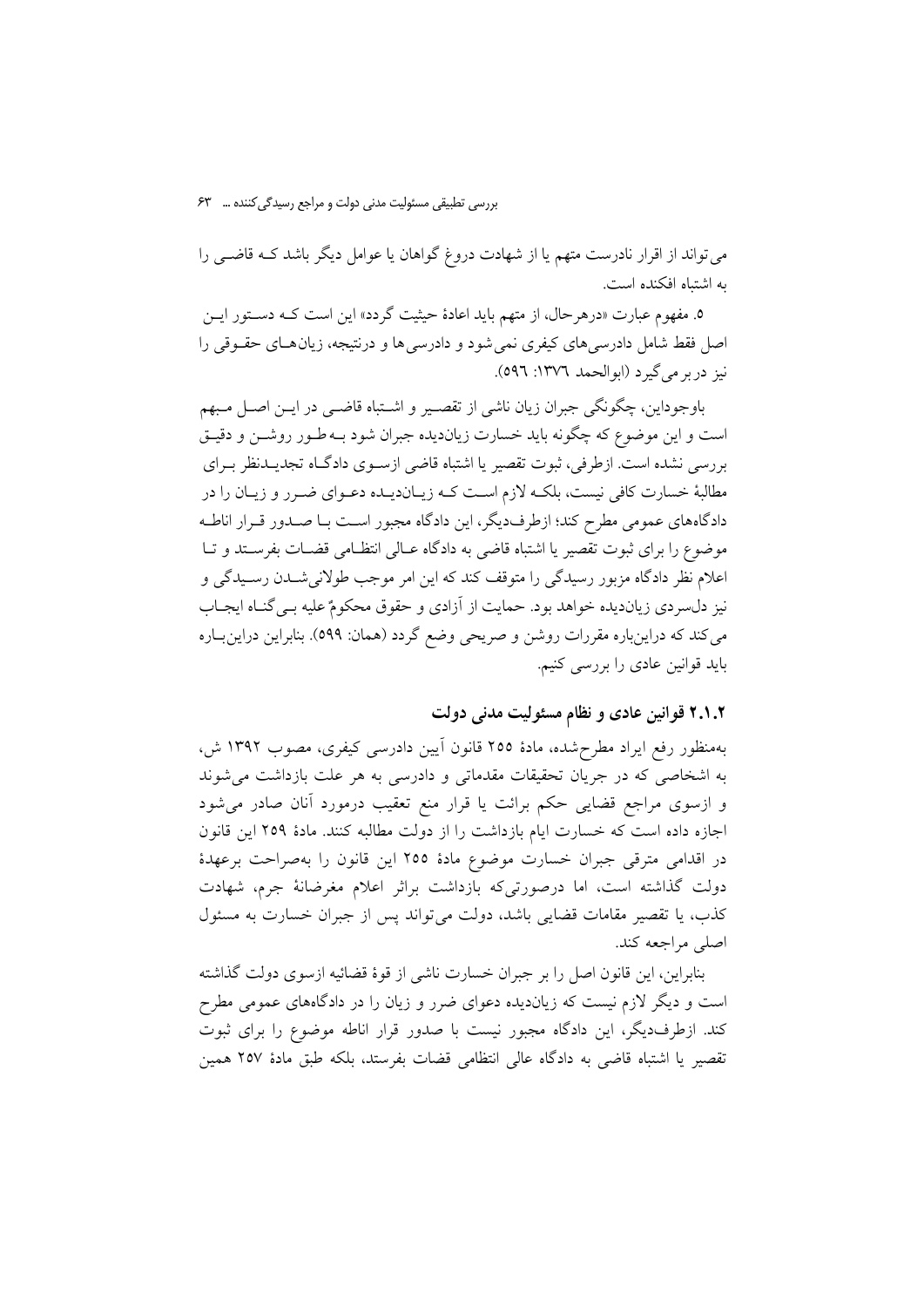قانون شخص بازداشتشده باید ظرف شش ماه از تاریخ رأی قطعی حاکی از بی گناهی خود درخواست جبران خسارت را به کمیسیون استانی متشکل از سه نفر از قضات دادگاه تجديدنظر استان به انتخاب رئيس قوة قضائيه تقديم كند. كميسيون درصورت احراز شرايط مقرر در این قانون حکم به جبران خسارت صادر میکند. درصورت رد درخواست، این شخص میتواند ظرف بیست روز از تاریخ ابلاغْ اعتراض خود را به کمیسیون ملی جبران خسارت موضوع مادهٔ ۲۵۸ متشکل از رئیس دیوان عالمی کشور یا یکی از معاونان او و دو نفر از قضات ديوان عالى كشور به انتخاب رئيس قوهٔ قضائيه اعلام كند.

ازسویدیگر، مطابق مادهٔ ۲٦۰ قانون یادشده بـهمنظـور سـهولت و سـرعت در پرداخــت خسارت موردبحث صندوقی در وزارت دادگستری تأسیس می شود که بودجهٔ اَن هـر ســال از محل بودجهٔ کل کشور تأمین می گردد. این صندوق زیرنظر وزیر دادگستری اداره می شــود و اجرای آرای صادرشده از کمیسیون را برعهده دارد.

اما مشابه این سازوکار درمورد مسئولیت مدنی و جیوان خسیارت وارده ازسیوی دیگیر كارمندان دولت در قوانين ايران پيش بيني نشده است و هم چنــان مــادهٔ ۱۱ قــانون مســئوليت مدنی در این خصوص حاکم است که انتظار می رود در اصلاحات قانون مـدیریت خـدمات کشوری لحاظ شود.

### ۲.۲ جایگاه مسئولیت مدنی دولت در حقوق انگلستان

حقوق انگلستان را بايد حقوقي عرفـي و غيرمـدون محسـوب كـرد. منـابع اصـلي در نظـام حقوقی انگلستان عبارتاند از:

- ١. كامنٍلا (عرف)؛
	- ٢. انصاف؛
	- ۳ رويهٔ قضايي؛
		- ٤. قانون.

كامنٍلا يا حقوق عرفي اولين و مهمترين منبع بـهشـمار مـي رود. در ميـان منـابع حقــوق انگلستان قانون جایگاهی مانند نظامهای حقوقی رومی ـــ ژرمنی (نظام حقوق نوشـته) نــدارد و بیش تر نقش و جایگاه ثانوی دارد و فقط در مواردی به منظــور توضــیح یــا رفــع ابهــام یــا تكميل رويهٔ قضايي (كامنلا و انصاف) توسط پارلمان اين كشور موردتنقيح قـرار مـي گيـرد. هرچند امروزه، باتوجهبه مقتضیات زندگی امروز و مسئولیت های جدید تعریفشـده توسـط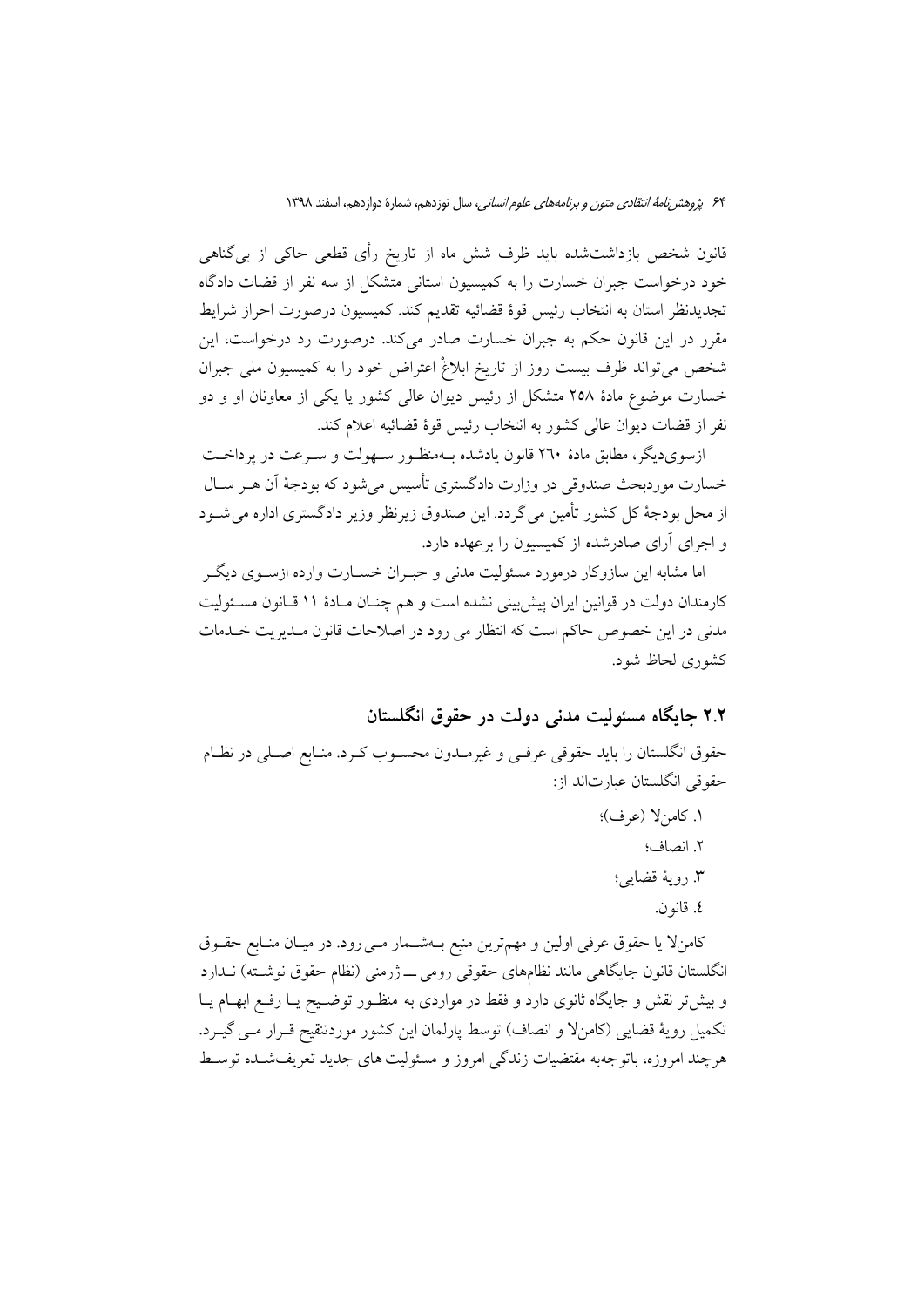دولت برای دخالت در زمینه های توسعهٔ اقتصادی و اجتمــاعی، شــمار ایــن قــوانین افــزایش يافته است (طباطبايي مؤتمني ١٣٨٥: ١١٠-١١٤).

۱.۲.۲ سابقهٔ شناسایی مسئولیت مدنی دولت در نظام حقوقی انگلستان

همانطورکه در مقدمه گفتیم، مسئولیت مدنی دولت موضوع و ایده ای نسبتاً جدیــد و مــدرن است، چراكه در گذشته بــه دلايــل مختلـف (ازجملــه تقــدس بخشــيدن بــه دولــت) اصــولاً مسئولیت دولت درقبال خسارت هایی که از اعمال مأموران دولتی برای افراد حاصل می شـد، پذیرفته نبود؛ اما بهتدریج و از قرن نوزدهم میلادی به بعد، ایدهٔ عدم مسئولیت دولت درقبال زیانهای واردشده کمرنگ شد.

بنابراين، بهصورت ابتدايي در كشورهايي مانند ايالات متحدهٔ آمريكـا، انگلســتان، فرانســه، و آلمان ايدهٔ مسئوليتيذيري براي دولت مطرح شد. مثلاً، در فرانســه اولــين اظهــارات بــه منظــور مصونیتزدایی از دولت در سال@ای ۱۷۸۹ و ۱۷۹۰ م بهمیان آمد؛ بهطوریکه در ایــن ســال@ــا امکان طرح دعاوی علیه دولت و مقامات رسمی عمومی مطرح گردید (غمامی ۱۳۷۲: ۱۸).

در انگلستان برای اولین بار در ۱۹٤۷ م قانون دعاوی علیه دولت (Crown Proceeding Act) تصویب شد که طرح دعوی علیه دولت پادشاهی را ممکن ساخت. تا قبـل از تصــویب ایــن قانون كارگزاران دولت درقبال زيان هايي كه در ارتبـاط بـا انجـام وظيفـه ايجـاد مـي كردنـد، شخصاً مسئول بودند، اما براساس این قانون ملکه (پادشاه) ضامن تقصیر و خطاهای خــود و كارگزارانش شد (Walker 1980: 110).

بنابراين، تصويب ايـــن قــانون نقطــهٔ عطفــي در رويــهٔ مصــونيت زدايــي از دولــت در انگلستان بود. علاوهبراین قانون، قوانین دیگری نیز در نظام حقوقی انگلستان بهتصـویب رسیده اند که به مسئولیت دولت و نهادهای دولتی درقبال زیان های واردشده اشاره دارند كه ازجملهٔ آنها مي توان به قانون پليس (Police Act, 1964) و نيـز قــانون حقــوق بشــر (Human Rights Act 1998) اشاره کرد. هم چنین، در این زمینه باید به قـوانین و مقرراتـی کـه شوراي ارويا يا اتحاديهٔ اروپايي درحدود اختياراتشان وضع كرده اند و براي دولتهايي ماننــد انگلستان الزامآور شده است توجه كرد. اين قــوانين و مقــررات بــههــمراه رويــهٔ قضــايي در انگلستان که بهراحتی باتوجهبه مقتضیات تغییرپذیرند، می توانند راهکارهـای مناسـبی را بـرای حمايت از افراد زيانديده درقبال اعمال دولت و كارگزاران آن ارائه كنند.

از سال ۱۳۲۹ م، که جبران خسارت منصفانه علیه مقام سلطنت بریتانیـا (Crown) در شکل اعلامیه ارائه شد، دادگاههای انگلستان نتوانستند تأثیر عمدهای داشته باشند، امــا در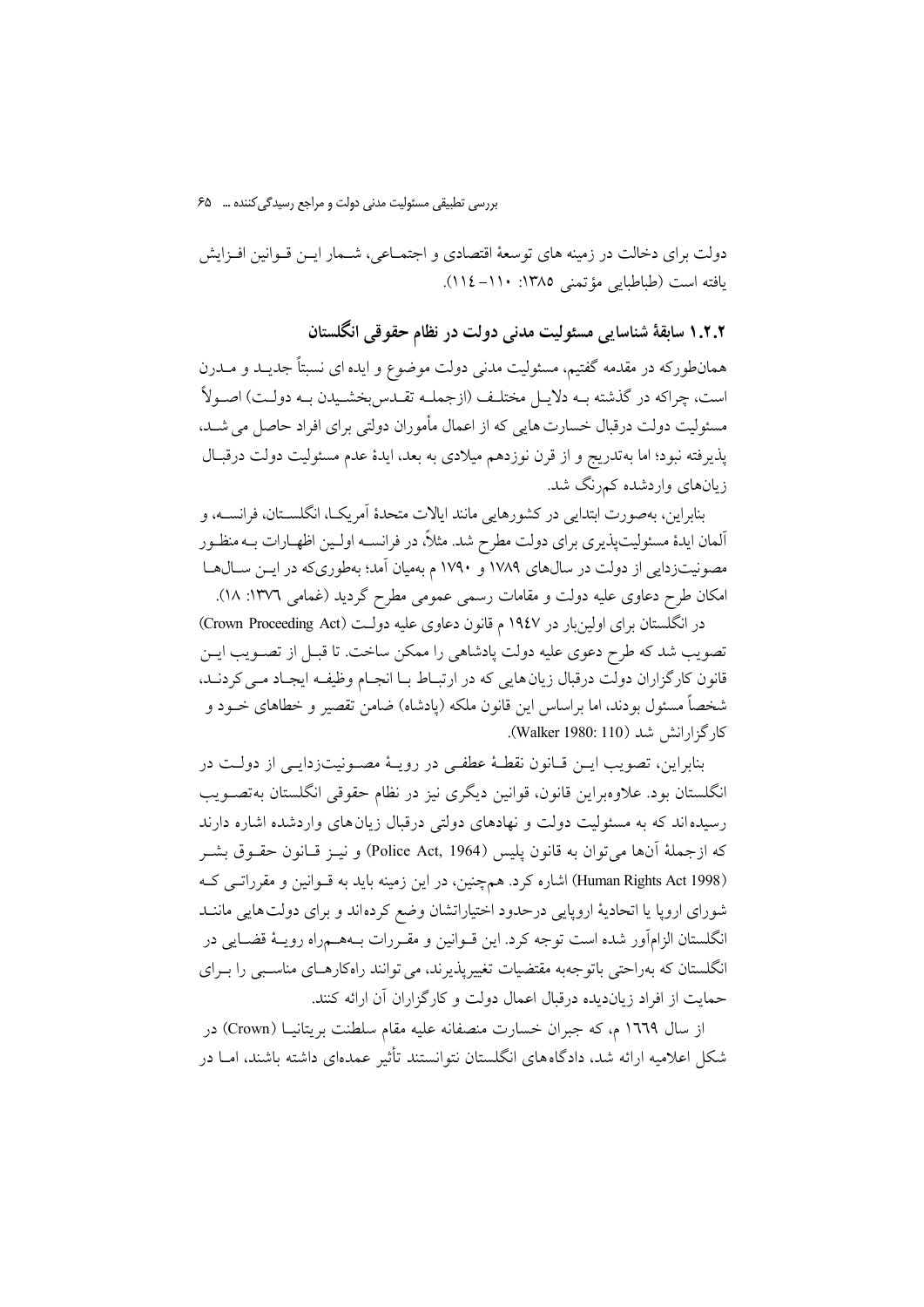دههٔ ۱۸۳۰ م موضوع نیاز به حضور دادستان کل (Attorney- General) در دادگاه انصاف (Court of Chancery ) بهمنظور پاسخ به مطالبات بهطور گسترده مطـرح شـد. بـا ايــن رونــد قانون دعاوی علیه دولت مصوب ۱۹٤۷ م به دادگاه هـا ایـن اختیـار و قــدرت را بخشـید تـا همانگونهکه به جبران خسارت علیه شـهروند عـادي حکـم مـي کننـد، درمـورد سـلطنت و مأموران سلطنت نيز به همان صورت عمل كنند (Street 1953: 141).

همچنین، بند ۱ بخش ۸ قانون بشر ۱۹۹۸ م بـه دادگـاه اجـازه داده اسـت کـه حکـم بـه جبران خسارت علیه دولت صادر کند یا دستوری را کـه درحـدود اختیـاراتش اسـت، ارائـه نماید. البته جبران خسارت را فقط دادگاههایی می توانند اِعمال کنند کـه چنـین اختیـاراتی را داشته ىاشند.

در بند ۳ این بخش، این اختیار با الزام به مدنظرقراردادن تمامی اوضاعواحـوال پرونــده و اقناع دادگاه درمورد رضایت خواهان همراه شده است (473 :Birkinshow).

بنابراین، در قوانین نظام حقوقی انگلستان بهطور صریح به مسئولیت مدنی دولت درقبال زیانها و خسارتهای ناشی از اعمال دولتی اشاره شده است، اما همانطورکـه پـیش از ایــن گفته شد، در نظام حقوقی انگلستان قانون نقش ثانوی و فرعی دارد و ازاین رو، رویهٔ قضــایی شامل کامنلا و انصاف نقش عمده ای را در تشکیل نظام حقـوقی ایــن کشــور برعهــده دارد. باتوجهبه این موضوع به منظور بررسی مسئولیت مدنی دولـت ازدیــدگاه ایــن نظــام حقــوقی بهصورت موضوعي به بحث دربارهٔ اَن مي پردازيم.

۲.۲.۲ مفهوم وسیع شبهجرم در مسئولیت مدنی دولت در نظام حقوقی انگلستان

با مطالعه و بررسی نظام حقوقی انگلستان در زمینــهٔ مســئولیت مــدنی، و بــهویــژه رویــهٔ قضایی، به مفهوم وسیعی از اصطلاح شبهجرم (tort) دست می یابیم، بهطوریکه بسیاری از موارد و تخلفات و نقض هـاى مربــوط بــه بحــث مســئوليت مــدنى دولــت را شــامل می شود. ازجمله می توان بـه مـواردی ماننـد سوءاسـتفاده از اختیـارات (misfeasance)، حسس اشتباهي (false imprisonment)، تقصير (negligence)، توقيف غيرقانوني يا خودسرانه، و ... اشاره کرد.

علاوهبر این شبهجرمهایی که بهصورت تخلف و جرم مشخصاند، تخلفـات دیگـری نیز وجود دارند که درقالب مفهوم شبهجرم قرار می گیرند؛ ایــن شــبهجــرم هــا بــیش تــر در حقوق انگلستان شایع|ند و در زمینهٔ مسئولیت مدنی دولت کاربرد دارنـد؛ ازجملــه تحـریم به نقض قرارداد ازطرف مقامات عمومی، زیان های ناشی از تبعیض نژادی یا جنسبی، و … .(Clive 2004: 535)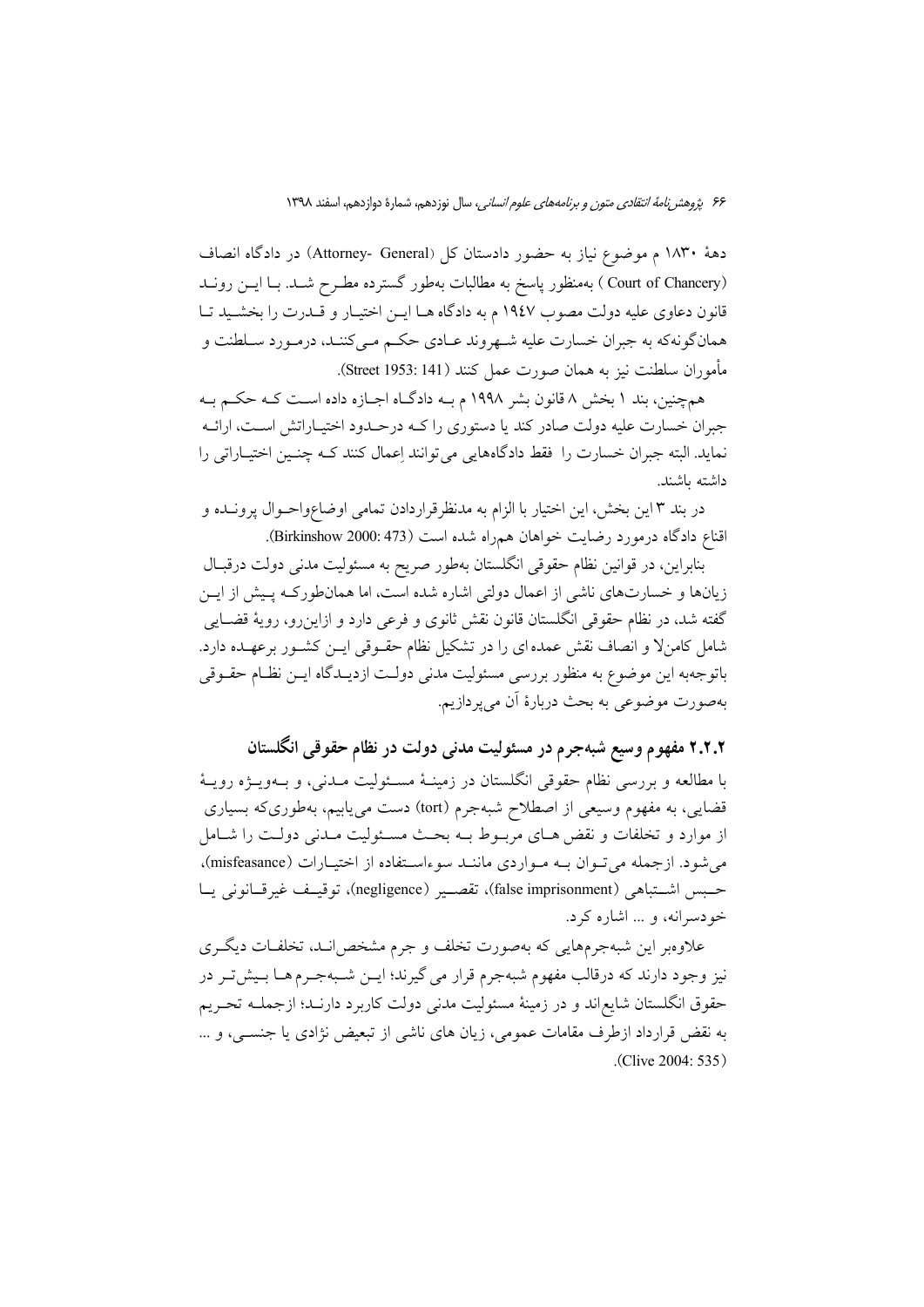بههرحال، مقامات عمومي و ازجملـه وزراي سـلطنتي از قــوانين عمــومي راجــع بــه شیهجرم و قرارداد معاف نیستند، مگر در مواردی که قانون این معافیت را به آنها اعطیا کرده باشد؛ بنابراین در مواردی که در حیطهٔ اختیارات خود عمل می کنند، همانند دیگـر افراد ازنظر تجاوز، آزار و اذیت، مسـامحه، و ... مسـئول انــد. ایــن یـک بُعـد اساســی از حاكميت قانون است. به همين ترتيب، آنها موضوع قوانين عادي رئيس و مرئــوس انــد که در آن کارفرما مسئول اعمالی است که مستخدمان در زمینـهٔ اسـتخدام انجـام دادهانــد (Wade 2000: 737).

امروزه مفهوم شبهجرم سبب شده است که در بسیاری از موارد مربوط به مسـئولیت مدنی دولت، حتی زمانی که عنوان خاصی برای مسئولیت وجـود نـدارد، بـرای مطالبـهٔ ضرر و زیان از دولت به این مفهوم استناد شود؛ مثلاً، استناد به مســئولیت مطلــق ( strict liability) در مواردی که عنوان خاصی برای مسئولیت کارکنان دولت وجود نـدارد؛ ایــن مسئولیت مربوط به مواردی است که حتی مأمور مرتکب هیچ گونــه تقصــیری در انجــام وظايف خويش نشده و فقط درنتيجة نقض وظايف مرتكب محسوب مي گردد. بنابراين، ذیل این عنوان در حقوق انگلستان حوزهٔ مسـئولیت مـدنی و ازجملـه مسـئولیت مـدنی دولت گسترده تر شده است.

براساس این مفهوم برخی از مهمترین شبهجرمهای مطرح را در حـوزهٔ مسـئولیت مـدنی دولت در حقوق انگلستان بررسی میکنیم.

۳.۲.۲ عنصر تقصیر در مسئولیت مدنی دولت در نظام حقوقی انگلستان

همانطورکه گفته شد، تقصیر یکی از ارکان مهم مسئولیت مدنی است؛ چنــانکــه بســیاری از قوانين مربوط به مسئوليت مدنى وجود عنصـر تقصـير را بــهعنــوان عامــل اصــلى در تحقــق مسئولیت مدنی مطرح کردهاند. بنابراین، تقصیر میتواند عاملی مهم و تأثیرگذار در این زمینــه محسوب شود و نمی توان انتظار داشت که قـانون کــاری را کــه از روی مســامحه و تقصــیر انجام شده است مجاز بداند. در بسیاری از موارد، صِرف بهکارگیری قوانین عادی مربـوط بـه تقصیر در تصمیمات اداری گرایشی صلاحدیدی وجود دارد و در تصمیمات مختلف، فقط به علت وجود يک تقصير به اين امر متوسل شدهاند (ibid.: 745).

بههرحال، نهادهای عمومی نیز، مانند افراد خصوصی (غیردولتی)، ممکـن اسـت درقبـال تقصير مسئول قلمداد شوند؛ دراين صورت، فرد شاكي بايد ثابت كند كه خوانـده يـك تعهـد حمایتی را درمورد او نقض کرده است و این نقض باعث آسـیب و ضـررهای قابـل جبـران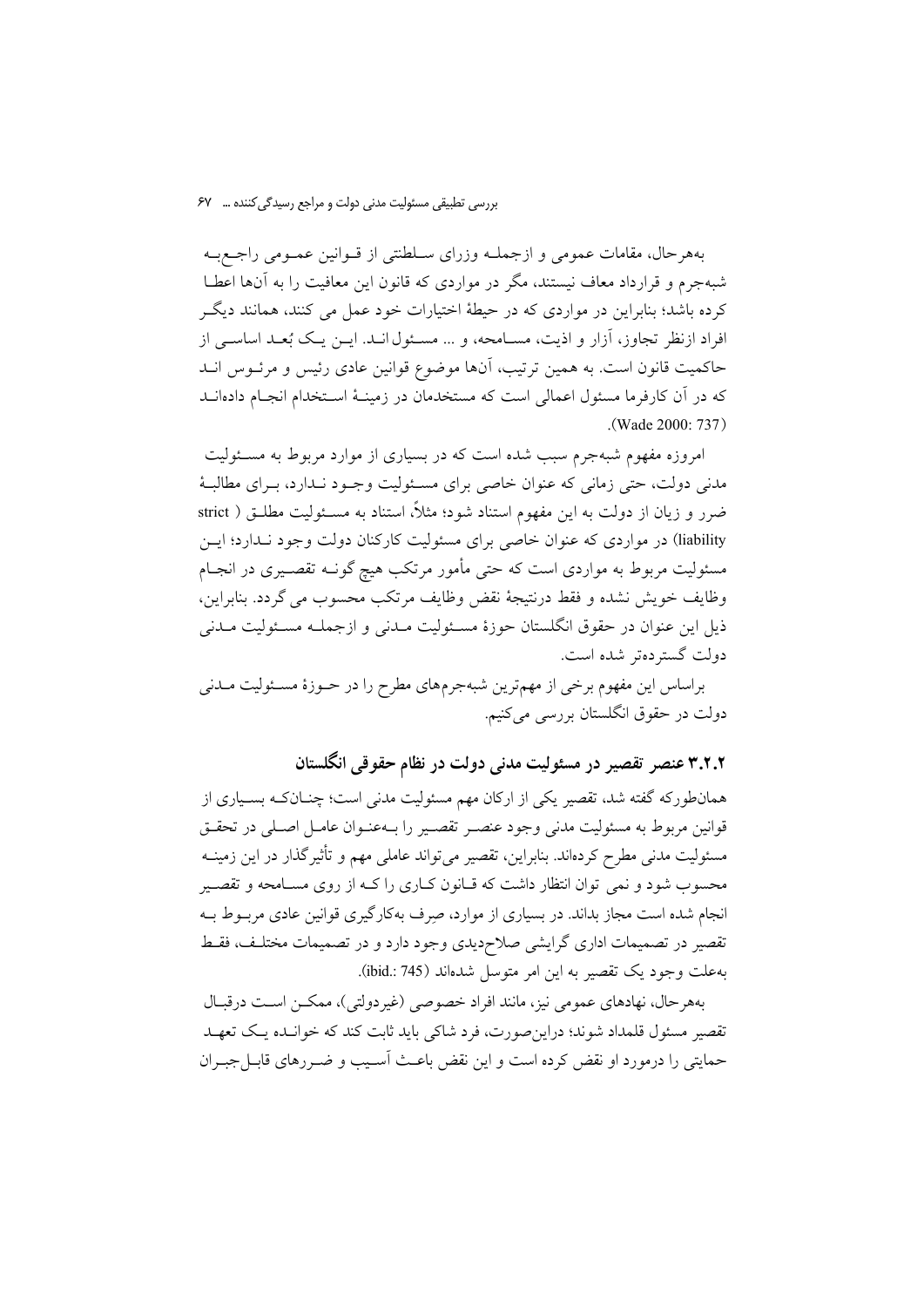۶۸ پژوهشر *نامهٔ انتقادی متون و برنامههای علوم انسانی،* سال نوزدهم، شمارهٔ دوازدهم، اسفند ۱۳۹۸

شده است. تقصير درمقابـل يـک تعهـد حمـايتي/مراقبتـي (duty of care) بــهمنزلــهٔ يـک پیشفررض در زمینهٔ انجـام وظـایف اداری و دولتـی در بسـیاری از مـوارد رسـیدگی باعـث توسعة ردههايي از تقصير شده است (Clive 2004: 496).

البته این امری جدید محسوب می گـردد، چراکــه در گذشــته دادگــاه هــا دربــارهٔ توســعهٔ مسئولیت در حوزه های جدید و درنتیجه، اِعمال تعهدات حمـایتی حقـوق عرفـی در زمینـهٔ فعالیتهای اجرایی، در زمانی که هیچ تکلیف و تعهدی مشخص نشده بود، بی میل بـودهانــد  $(ibid: 497)$ 

بنابراین، تقصیر و اقامهٔ دعوای حقوقی برای آن زمـانی اسـت کــه آســیب و ضــرری بهواسطهٔ فعل یا ترک فعل گروه یا فرد یا نهادی بهوجود می آید و ایــن کــه آســیب وارده یک ضرر بدنی (جسمی و روانی)، مالی یا اقتصادی، و ... است، چندان اهمیتی ندارد. بر این اساس، دعوای تقصیر برای اینکه موردتأیید قرار گیرد بایــد ســه رکــن داشــته باشد: ۱. خوانده درمورد مدعی یک تعهد عرفی مربوط بـه مراقبـت داشـته باشـد؛ ۲. خوانده این تعهد را نقض کرده باشد؛ و ۳. نقض تعهد مربوط بـه مراقبـت (حمایـت) باعث ضرر و زبان و خسارت مدعی شده باشد. موارد فراوانی از پرونده هایی وجبود دارد که افراد خصوصی بهطور موفقیتآمیزی تقصیر مقامـات عمـومی را بـهاثبـات رسـاندهانــد .(Leyland and Anthony 2005: 504)

نکتهٔ قابل توجه در زمینهٔ اثبات تقصیر به منظور جبران خسارت توسط دولت این است که جلوگیری از ورود زیان های اقتصادی بهطور کلی در محدودهٔ تقصـیر قابــل جبــران نیســت و دادگاهها معمولاً بهندرت به تقصیری که موجب جلوگیری از ورود زیــانهــای اقتصــادی بــه جامعه شده است ترتیب اثر می دهند و تعهد و مسئولیتی بـرای مـأمور یـا نهـاد دولتـی قائـل نیستند. چنانکه مجلس لردها در یروندهای (Murphy v. Brentwood, District Council, 1990) عقیده داشت که برمبنای تقصیر در وظایفی کـه سـبب حصـول اطمینـان از رعایـت اصـول ساختمانسازی و جلوگیری از ضررهای اقتصادی شده است نمی توانید بیه مسئولیت یک نهاد دولتي قائل باشد (Clive 2004: 535).

در زمینهٔ معیار و مـلاک تقصـیر، در رویـهٔ قضـایی انگلسـتان از روش هـا و مـلاکهـای مختلفي استفاده شده است، ازجمله معيار رفتار يک فرد متعارف؛ بدين معناكه غير معقول بودن یک عمل ازمنظر اجتماعی ملاکـی بـرای سـنجش تقصـیر و میـزان آن محسـوب مـی شـود (Leyland and Anthony 2005: 505).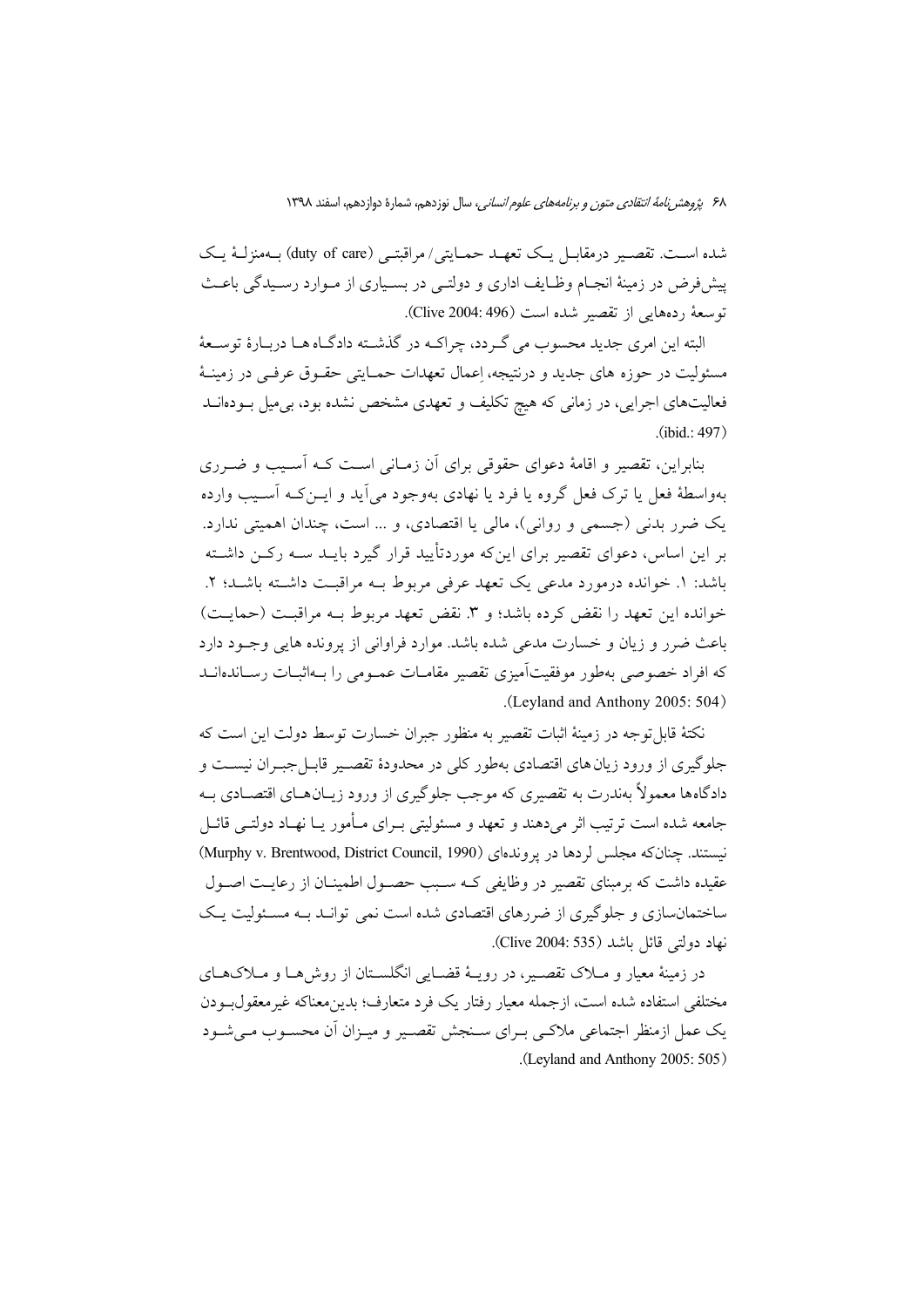۴.۲.۲ دیگر ویژگیهای نظام مسئولیت مدنی دولت در نظام حقوقی انگلستان علاوهبر مواردی که تقصیر عنصر اصلی مسئولیت مـدنی دولـت محسـوب مـیشـود، نظـام مسئولیت مدنی دولت در انگلستان در موارد مختلف دیگری نیـز قائـل بـه مسـئولیت مــدنی دولت و کارکنان دولتی است و دادگاه های انگلستان حکم به جبران خسارت ازطرف دولت صادر می کنند. ازجمله در مواردی مانند تجاوز از اختیارات قانونی، مسئولیت درقبال اعمـال افراد مادون، مصونيت قـانوني، و ...؛ در زمينــهٔ سوءاسـتفاده از اختيــارات (ultra vires) حتــي زمانی که شبهجرمهایی مانند تقصیر ارتکاب نیافته است، اگر مقامات عمومی بهعلت عنـاد و دشمني يا اشتباه محرز مرتكب زياني شوند، مسئول جبران خسارات وارده خواهند بود. ايــن شبهجرمی است که به آن سوءاستفاده از اختیارات اطلاق می گردد. در رویهٔ قضایی نیـز ایـن امر مورديذيرش قرار گرفته است (768 :Wade 2000).

ازجمله موارد مهم در این زمینه بازداشت و توقیف افـراد خـارج از حـدود اختیـارات قانونی است یا سوءاستفادهٔ مسئولان یک زندان از اختیارات قانونی که کینه جویانه عمل کننــد یا بـهعمـد برخـی از مقـررات را درمـورد افـراد نادیـده بگیرنـد. مجلـس اعیـان ایـن گونـه سوءاستفادهها را مبناى مسئوليت قرار داده است (Clive 2004: 531).

بنابراین، سوءاستفاده از اختیارات قانونی در ادارات عمومی شبهجرمی است منحصـر بـه مقامات عمومی، که حـاکی از سوءاسـتفادههـای عمـومی و نادرسـت کـارگزاران دولتـی یـا مقامات عمومی از قدرت است. چنین سوءاستفادهای ممکن است در جایی بهوجود آیــد کــه عملي با حالت كينه جويانه، يعني با هدف اَسيبزدن به فرد، انجام گرفتـه اسـت. منشــأ ايــن اصل در پرونـدهای (Case of Ashby v. white) اسـت کـه در ۱۷۰۳ م موردقضــاوت قــرار گرفت. در این پرونده خواهان متحمل زیـان هـایی ناشـی از سوءاسـتفاده از اختیـار مقامـات عمومي در جريان ممانعت از يک رأى گيرى شده بود که مجلـس لردهــا بــا اکثريــت آرا بــه مسئول بو دن مقامات عمومی رأی دادند (ibid.: 512).

دربارهٔ مصونیت قضایی قضات دادگاهها قابل ذکر است که این قضات مصـونیت خاصـی درمورد اعمال مربوط به شبهجرم دارند؛ چراکه موضوع مربوط به تقویت استقلال آنهاســت و باعث می شود که تصمیماتشان را با ترس از مسئولیت شخصبی سهخوبی اتخیاذ نکننید. بنابراین، حتی اگر دلیلی اقامه شود که آنها ازروی سوءنیت عمل کردهاند، باید اثبـات گـردد. اما چنانچه قضات ازروی دشمنی یا سوءنیت و بدون دلیل معقـول پـا از اختیــارات قضــایی خود فراتر نهاده و بدین وسیله مرتکب شبهجرم شوند، مسئول خواهند بود. البته اگر ایــن امــر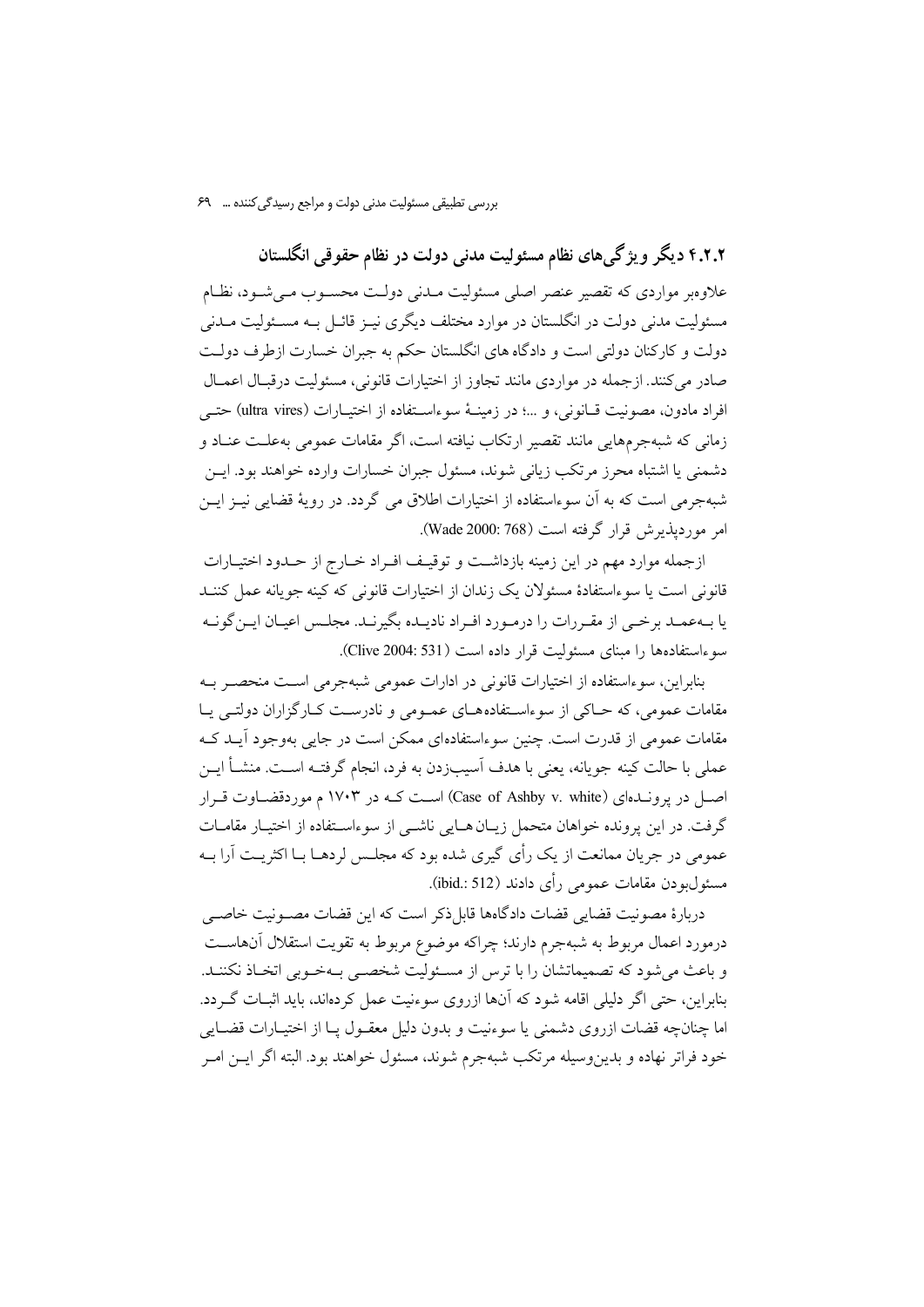۷۰ پ*ژوهش نامهٔ انتقادی متون و برنامههای علوم انسانی،* سال نوزدهم، شمارهٔ دوازدهم، اسفند ۱۳۹۸

درخصوص قضات دادگاههای پایین تر باشد، بیش تر کنترل و نظارت می گـردد و درصـورت هر گونه ارتکاب شبهجرمی مسئول خسارات وارده خواهند بود (780 :Wade 2000).

درمورد مسئولیت دربرابر اقدامات شخص ثالث باید گفت که خوانده دربراب خساراتی که براثر اقدامات اشخاص ثالث بهوجود آمده اند مسئول نیسـت، هرچنـد در ایــن خصــوص هم برای افراد شخصی و هم نهادهای عمومی استثنائاتی وجود دارد؛ یکی از وضـعیت هـایی که چنین تعهدی بهمیان می آید زمانی است که مقام عمومی بر فعالیتها و اقــدامات شــخص ثالث اِعمال كنترل ميكند؛ مثلاً، در اين مورد مي توان از اعمال كنترل فيزيكي ازطـرف پلـيس بر افراد تحت حفاظت نسام به د. در يك يوونيده (Dorset Yacht co. v. Home Office, 1970) جوان متخلفی که از کانون اصلاح و تربیت گریخته بود، باعث واردشدن خساراتی بـه امــوال مجاور گردید، ولی مجلس لردان هیچ تعهدی برای مأمور محافظ او، کـه مسـئول جلــوگیری از گريز او بود، قائل نشد (Clive 2004: 512).

درخصوص مسئوليت درقبال افراد مادون در قانون يلـيس مصــوب ١٩٦٤ م مقـرر شــده است که یک افسر پلیس شخصاً درقبال هرگونه شبهجرمی کـه اعمـال کنـد مسـئول اسـت. رئيس پليس بهنيابت از پليس هايي كه تحت امر او عمل مي كنند، مسئول شناخته مي شود؛ امــا چنانچه اّن يليسها عملي انجام دهند كه مرتبط با وظيفهٔ يليسي اّنها نيست و بهعنوان يـك وظيفهٔ پليسي موردتوجه نباشد و ناصحيح باشد، مسئوليت زيانهاي حاصل شده از آن برعهدهٔ مباشر خواهد بود؛ حتی درصورتیکه افراد مأمور دولت شبهجرمی را کــه شــامل یــک عمــل ظالمانه یا غیرقانونی است، مرتکب شوند به خسارتهای تنبیهی (exemplary damages) نیـز محكوم خواهند شد (ibid.: 534).

علاوهبراینها، رویههای قضایی در حقوق انگلستان مسئولیت مدنی مقامات عمــومی یا اداری را دربرابر شکست طرح های عمومی و بهعبارتی، اعمال حاکمیت بـهرسـمیت نشناخته اند؛ چراکه به افراد معیّنی در این خصوص زیان وارد نشده است و هدف از این اعمال نیز توسعه در زمینههای مختلّف اجتمـاعی و اقتصـادی و … اسـت (ibid.: 510). همچنین، در رویهٔ قضایی این کشور رابطهٔ سببیت و اثبـات آن بــرای تحقــق مســئولیت مدنی و نیز اضطرار، درمورد اعمال ناشی از اضطرار، که باعث وقـوع زیـانی مـی شـود بهعنوان يكي از عوامل رافع مسئوليت مدنى بـهرسـميت شـناخته شـده اسـت (غمـامى ١٣٧٦: ١١٨). بههرحال، نظام مسئوليت مدنى دولت انگلستان باتوجـهبـه عرفـي بـودن و رویهایبودن نظام حقوقی این کشور درحال گسترش است و جهـت گیــری نظریــههــای جدید بهسمت پاسخگوبودن دولت در هر وضعیتی است. در دهــه هـای گذشـته مرجـع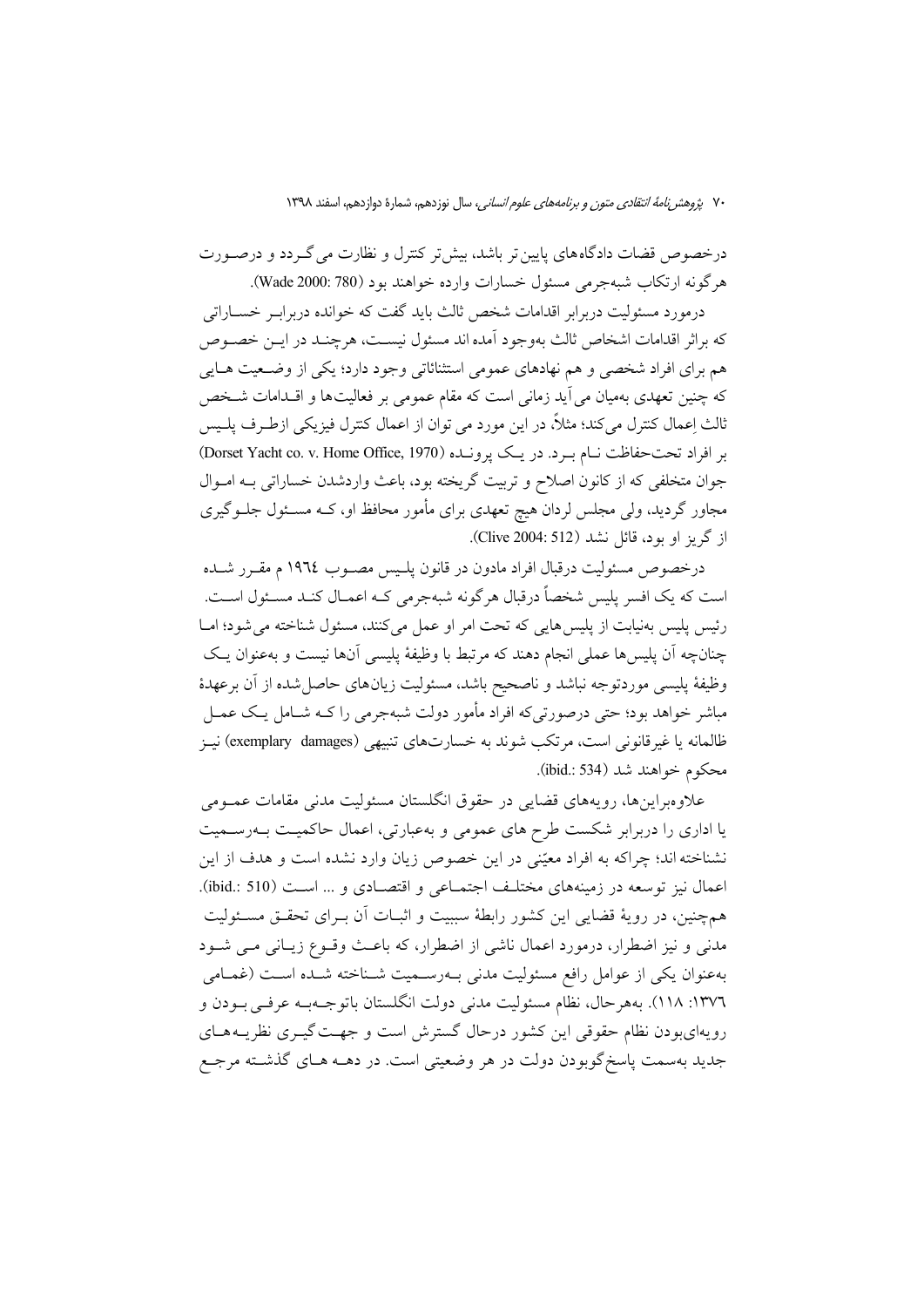تشخيص منفعت عمومي در حقوق انگلستان قضاتِ شـناختهشـده بودنـد کـه مرجعـي بی طرفاند و بنابراین صرف ادعای دولت مبتنی بر استناد بـه اعمـال حاکمیـت کفایـت نمی کند تا دولت از پاسخگویی و مسئولیت شانه خالی کند و باید درهرصورت پاسخگو باشد (زارعی ١٣٨٤: ٧٢–٨٥).

۳. مراجع صالح رسیدگی کننده به دعوای مسئولیت مدنی دولت ۱.۳ مراجع صلاحیتدار رسیدگی کننده به دعوای مسئولیت مـدنی دولــت در نظام حقوقبي ايران

بهطور کلی، در سازمان قضایی ایران مراجع به دو قسم مراجع عمومی و مراجـع اختصاصــی تقسیم می شوند. مراجع عمومی همان مراجع یا دادگاههایی هستند که صلاحیت رسیدگی بـه تمامی دعاوی، اعماز حقوقی و کیفری، را دارند؛ بهجز مواردی که قانون گذار آن ها را بهطـور صريح در صلاحيت مراجع اختصاصي قرار داده است.

رسیدگی به موضوع مسئولیت مدنی در ایران را نیز می توان بهتبـع ایــن تقســیمبنــدی در دوگونه مراجع عمومي و اختصاصي پي گيري كرد.

# ۱.۱.۳ مراجع اختصاصی رسیدگی کننده

در این قسمت دو نوع از مراجع اختصاصی مرتبط با دعباوی مسئولیت مـدنی دولـت را بررسي ميكنيم:

> الف) ديوان عدالت اداري در اصل يكحمدوهفتادوسوم قانون اساسي آمده است:

بهمنظور رسيدگي به شكايات، تظلمات، و اعتراضات مردم نسبتبه مأمورين يا واحــدها یا آیین نامههای دولتی و احقاق حقوق آنها دیوانی بهنـام دیـوان عـدالت اداری زیرنظـر رئيس قوهٔ قضائيه تأسيس مي گردد. حدود اختيارات و نحوهٔ عمل ايــن ديــوان را قــانون تعيين مي كند.

همانطورکه در این اصل آمده است، این دیوان صلاحیت و اختیارات گسـترده ای بـرای رسیدگی به اعمال و تصمیمات مأموران نهادها و سازمانهای دولتی دارد. در مـادهٔ ۱۰ قــانون تشکیلات و آیین دادرسی دیوان عـدالت اداری، مصـوب ۱۳۹۲، ازجملـه مـوارد صـلاحیت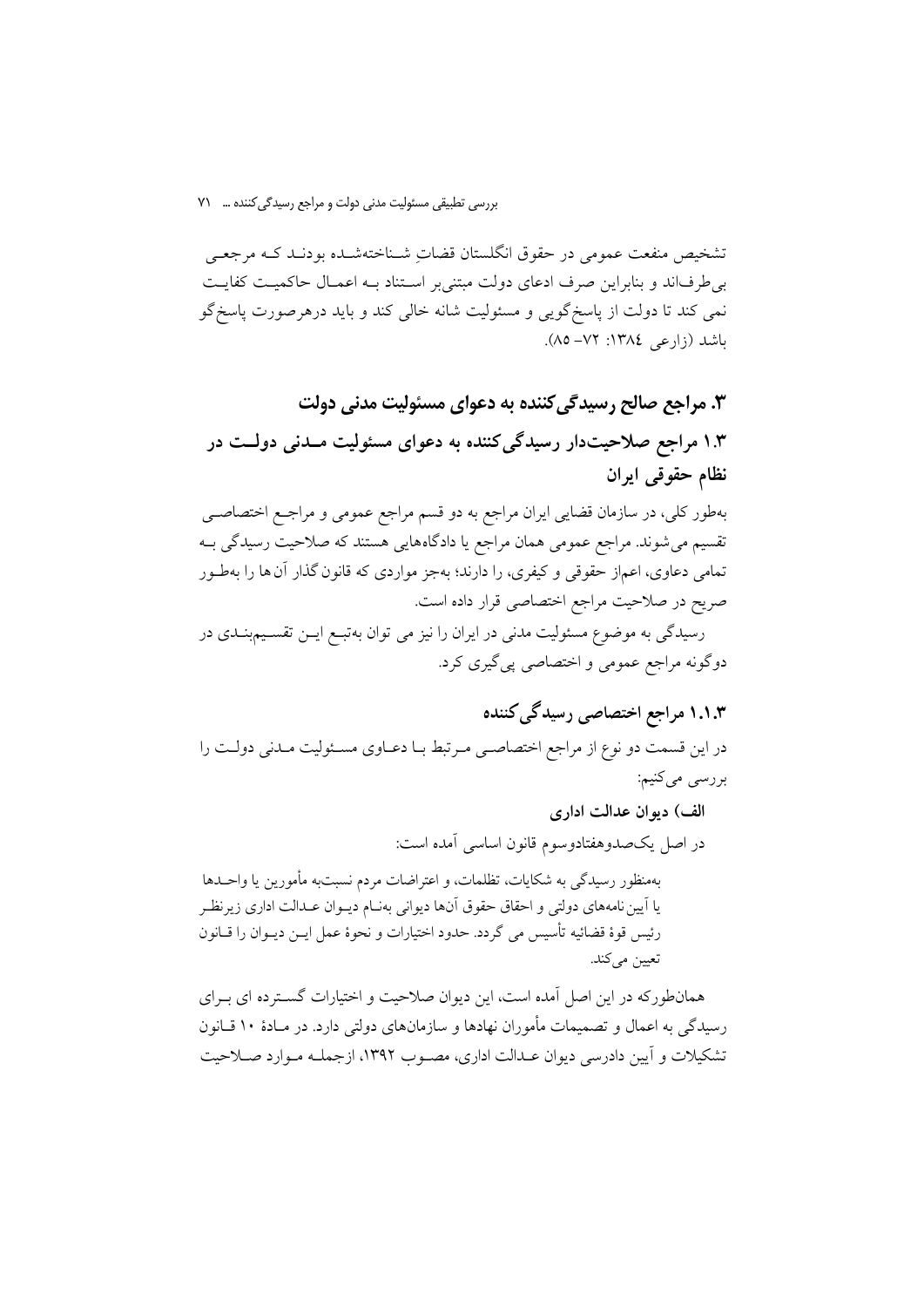ديوان عدالت اداري «رسيدگي به شكايات و تظلمـات و اعتراضـات اشـخاص، حقيقـبي يــا حقوقي، عليــه تصــميمات و اقــدامات واحــدهاي دولتــي و نيــز مــأمورين آن@ــا در حــدود وظايفشان» و در مادهٔ ١٢ همين قانون به

رسیدگی به شکایت و تظلمات و اعتراضات اشخاص حقیقی یا حقوقی از آییننامـهمـا و سایر نظامات و مقررات دولتـی و شـهرداری هـا و مؤسسـات عمـومی غیردولتـی در مواردي كه مقررات مذكور بهعلت مغايرت با شرع يا قانون و يا عــدمصــلاحيت مرجـع مربوط یا تجاوز یا سوءاستفاده از اختیارات یا خودداری از انجـام وظـایفی کـه موجـب تضييع حقوق اشخاص مي شود.

تصريح شده است.

در نگاه اول، چنان بەنظر مى٫سد كە تمامى دعاوى مسئولیت مدنى دولت در حیطهٔ اختیارات دیوان است، اما با آوردن قیود نقض قوانین یا عدم صلاحیت مرجع مربوط یا سوءاستفاده از اختیارات قانونی قلمرو عام اختیارات دیوان را محدود ساخته است؛ چنانکه رسیدگی دیوان فقط به اعمال تقصیرآمیز دولت یا بهطور عام خطای اداری دولت محدود می گردد (غمامی ۱۳۷٦: ۱۳۵).

بنابراین صلاحیت دیوان عدالت اداری در رسیدگی به دعاوی مسئولیت مدنی دولت مطلق نیست؛ مثلاً، هرگاه بهموجب قانون تقصیر سازمان دولتی در انجام عمل زیان،بار از ناحیهٔ کارمندان مفروض باشد، نیازی به طرح دعوی در دیوان نیست، زیرا قانون نتیجهٔ این دعوا را ازییش مشخص کرده است؛ یا در مواردی که مبنای مسئولیت دولت تقصیر نباشد، دیوان صلاحیتی برای رسیدگی نخواهد داشت. همچنین، در زمینهٔ مسئولیت قراردادی دولت ناشی از نقض قرارداد یا پیمانشکنی، دیوان صلاحیت رسیدگی ندارد و این امور در صلاحیت دادگاههای عمومی است؛ ازاین رو، بهنظر می رسد که شمول مواد ۱۰ و ۱۲ قانون دیوان عدالت اداری مقید به ضمان قهری یا مسئولیت مدنی دولت به معنای خاص است. البته طبق تبصرهٔ یک مادهٔ ۱۰ این قانون رسیدگی به آن و تعیین میزان خسارات وارده از ناحیهٔ مؤسسات و اشخاص یادشده در این ماده پس از صدور رأی در دیوان بر وقوع تخلف در صلاحیت دادگاه عمومی است.

شایان ذکر است که فقط اشخاص حقیقی یا حقوقی حقوق خصوصی می توانند در شعب دیوان درجایگاه خواهان قرار گیرند، چراکه طبق رأی وحدت(ویهٔ ۳۷– ۳۸ – ۳۹ هيئت عمومي ديوان عدالت مصوب ١٣٦٨/٠٧/١٠: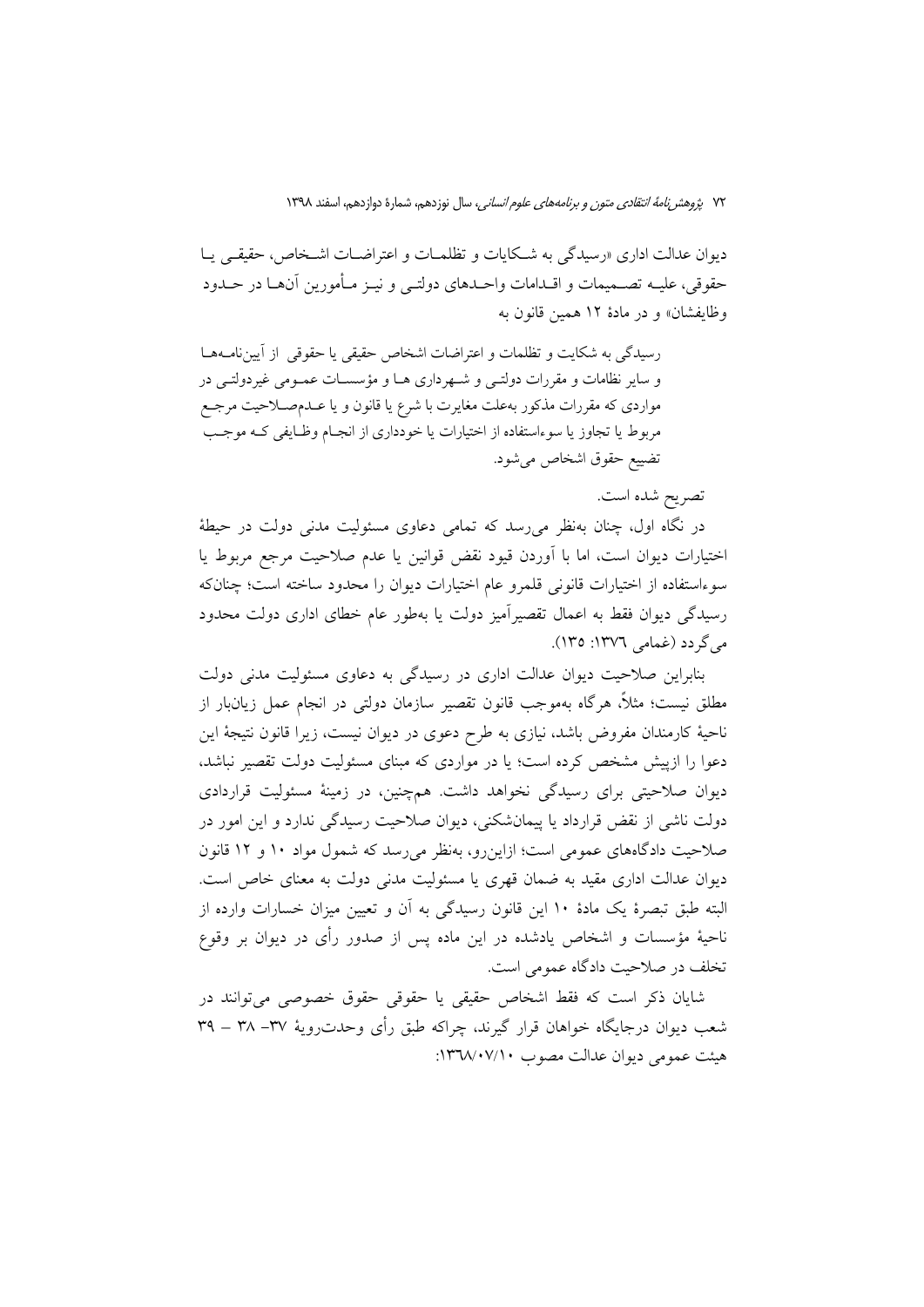نظریه این که در اصل ۱۷۳ قانون اساسی جمهوری اسلامی ایران منظور از تأسیس دیوان عدالت اداری رسیدگی به شکایات، تظلمات، و اعتراضات مردم نسـبتبـه مـأمورین یـا واحدهای دولتی تصریح گردیده است و باتوجهبه معنای لغـوی و عرفـی کلمـهٔ مـردم، واحدهاي دولتي از شمول مردم خبارج وبه اشخاص حقيقبي يبا حقبوقي حقبوق خصوصي اطلاق مي گردد و مستفاد از بند يک مادهٔ ۱۱ ديوان (قانون مصـوب ۱۳٦۰) و نیز اشخاص حقیقی و حقـوقی حقـوق خصوصـی مـی باشـند. علـیهـذا، شـكایات و اعتراضات واحدهای دولتی در هیچ مورد قابل $d$ رح و رسیدگی در شعب دیوان عــدالت اداری نمی باشد (منصور ۱۳۹۲: ۱۲).

دربارهٔ اعتـراض بـه مقـررات و نظامـات دولتـي و شـهرداري هـا و مؤسسـات عمـومي غير دولتي در هيئت عمومي ديوان طبق ذيل اصل يک صـدوهفتادم قـانون اساسـي «هـرکس» اعماز اشخاص حقيقى يا حقوق خصوصي و حقوق عمومي مي تواند ابطال مقررات مخــالف با قوانین و مقررات اسلامی یا خارج از حدود اختیارات قوهٔ مجریه را درخواست کند. رویــهٔ قضايي ديوان نيز چنين است.

طبق مادهٔ ۱۱ ایـن قـانون در مـواردی کـه تصـمیمات و اقـدامات موضـوع شـکایت در صلاحیت شعب دیوان هستند، چنان چه شعبهٔ رسیدگیکننده تشخیص دهد کـه ایــن اعمــال موجب تضييع حقوق اشخاص شدهاند، حكم مقتضى مبنىبر نقض رأى يا لغو اثر از تصـــميم و اقدام موردشکایت یا الزام طرف شکایت به اعادهٔ حقوق تضییع شـده صـادر مـیکنـد. ایــن حکم با مسئولیت مدنی تفاوت دارد.

برخی معتقدند که دیوان عدالت اداری صلاحیت رسیدگی به دعاوی تخلف دستگاههـای دولتي را از قواعد حقوق عمومي دارد (صدرالحافظي ١٣٧٢: ١٧٣).

ب) کمیسیونهای استانی و ملی جبران خسارت قضایی

از دیگر مراجع اختصاصی در زمینهٔ رسیدگی به مسئولیت مـدنی دولـت کمیسـیون هـای استانی و ملی جبران خسارت قضایی موضوع مواد ۲۵۷ و ۲۵۸ قانون آیین دادرســی کیفــری است که قبلاً بررسی شد.

## ۲.۱.۳ محاکم عمومی رسیدگی کننده (دادگاههای عمومی) الف) صلاحیت عام محاکم عمومی

صلاحیت محاکم عمومی عام و صـلاحیت دیـوان عـدالت اداری در رسـیدگی بــه دعـاوی اشخاص خاص است؛ زیرا ازیکسو، طبیق اصل ۱۵۹ قیانون اساسی دادگستری (محیاکم عمومي) مرجع عام رسيدگي به تظلمات و شكايات اشخاص است و مسـتفاد از مـادهٔ يـك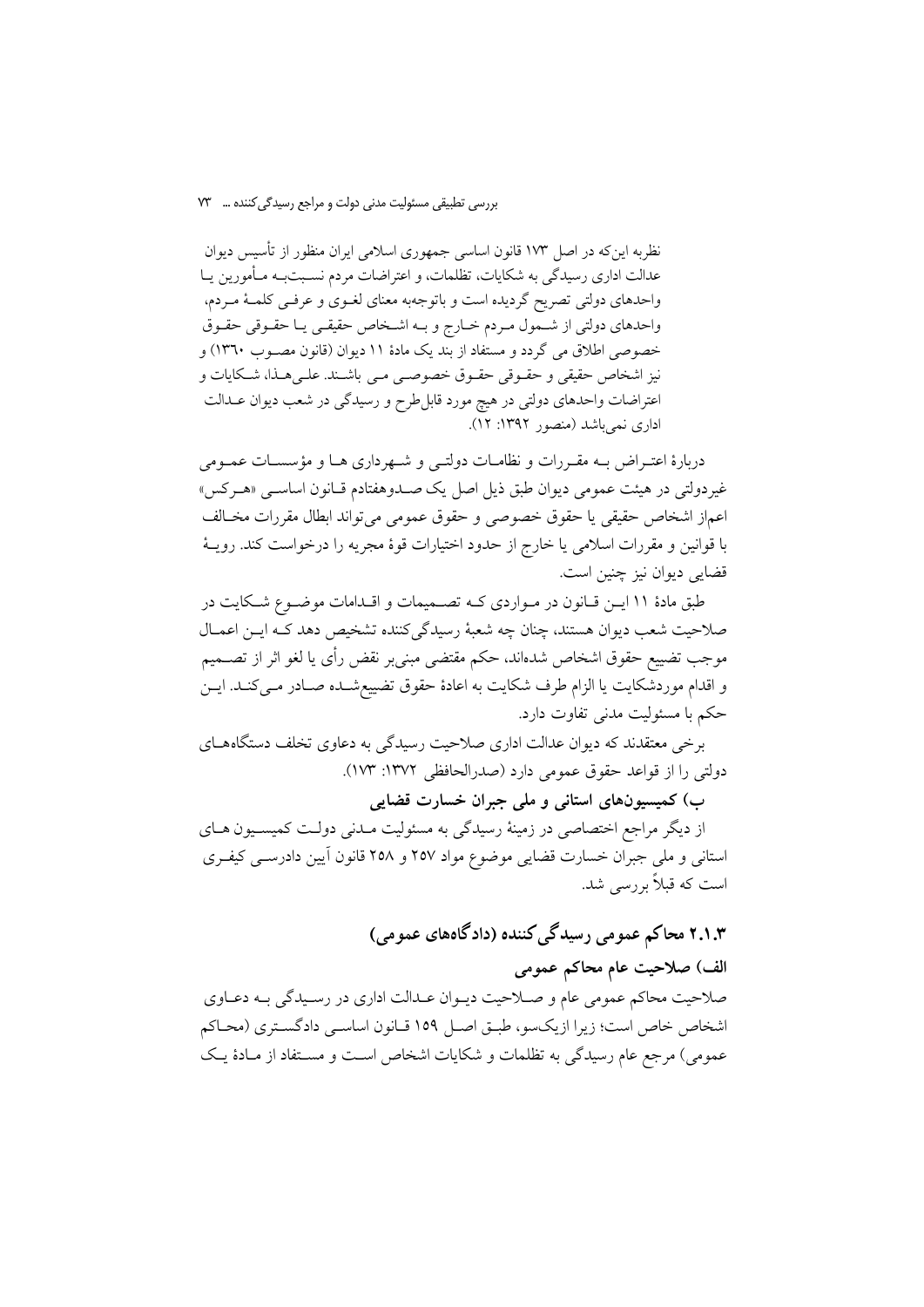قانون آیین دادرسی مدنی تمامی دعاوی مدنی در صلاحیت دادگاههای عمومی اسـت. بنــابراین اصل بر این است که همهٔ دعاوی ناظر بر احراز و دریافت خسارت، اعـماز خســارت موضــوع مسئولیت قراردادی یا خسارت موضوع مسئولیت قـراردادی یـا خسـارت موضـوع مسـئولیت مدنی، در محاکم عمومی رسیدگی می شود، مگر موارد خاصی که در صلاحیت دیـوان عـدالت .<br>اداری است و بنابراین نباید با قوانین و تفاسیر مبهم اصل و صلاحیتها تغییر پیدا کند.

درمورد مسئولیت مدنی دولت نیز دیوان عدالت اداری اختیارات وسیعی ندارد و فقسط در رسیدگی به دعاوی علیه دولت، که مبنای خطا یا تقصیر دارند، نقش ممیز یا مشخص «خطا یا تقصیر» را برعهده دارد. بر این اساس، در بسیاری از موارد حتی پس از اعبلام نظر دیبوان عدالت اداری، دادگاه های عمومی وظیفهٔ مهم احراز دیگر ارکان مسئولیت مانند وجـود ضـرر یا رابطهٔ سببیت را برعهده دارند و بر این مبنا، باید حکـم بـه عـدم مسـئولیت یـا مسـئولیت هم راه با جبران ضرر و زبان صادر کنند (غمامی ۱۳۷۲: ۱۳۵).

علاوه راین، دادگاهها طبق صلاحیت عام خود در مواردی نیز مانند ورود ضرر و زبان بـه حقوق عيني افراد توسط نهادهـا و افـراد مـأمور دولـت شخصـاً مسـئول|نــد و رســيدگي در صلاحیت دادگاههای عمومی است. بنـابراین، دادگـاههـای عمـومی نیـز نقـش عمـدهای در رسیدگی و صدور حکم علیه دولت بهمنظور جبران خسارات تقصیرآمیز یا ناروا دارند.

ب) صلاحیت محـاکم عمــومی بــهموجــب تبصــرهٔ یــک مــادهٔ ۱۰ قــانون دیــوان عدالت ادارى

تبصرهٔ یک مادهٔ ۱۰ قانون دیوان عدالت اداری حوزهٔ صلاحیت محاکم عمومی را در ایـن زمینه تعیین میزان خسارت وارده از ناحیهٔ مؤسسات دولتی و عمومی و مراجع رسـیدگی بــه تخلفات اداري پس از صدور رأى در ديوان بر وقوع تخلـف اعــلام كــرده اســت؛ يعنــي در این گونه موارد محاکم عمومی حق ورود به اساس استحقاق ذینفع را به دریافت خسـارت یا احراز ورود خسارت به او ندارند و مانند یک کارشناس پس از صدور رأی دیوان عــدالت بر وقوع تخلف به خواهان میزان آن را اعلام میکنند و رسیدگی دادگاه منوط به صــدور رأی در ديوان عدالت بر وقوع تخلف از ناحيهٔ مؤسسـات منــدرج در بنــد ١ و ٢ مــادهٔ ١٠ قــانون ديوان عدالت اداري است.

برای جلوگیری از اختلال و اختلاط در حـوزهٔ صـلاحیت دیـوان عـدالت اداری و محاکم عمومی در زمینهٔ تبصرهٔ یک مـادهٔ ۱۰ و جلـوگیری از سـرگردانی اشـخاص و ارجاع مکرر اشخاص توسط محاکم عمومی به دیوان عدالت اداری باید در این زمینه به نكات ذيل توجه شود: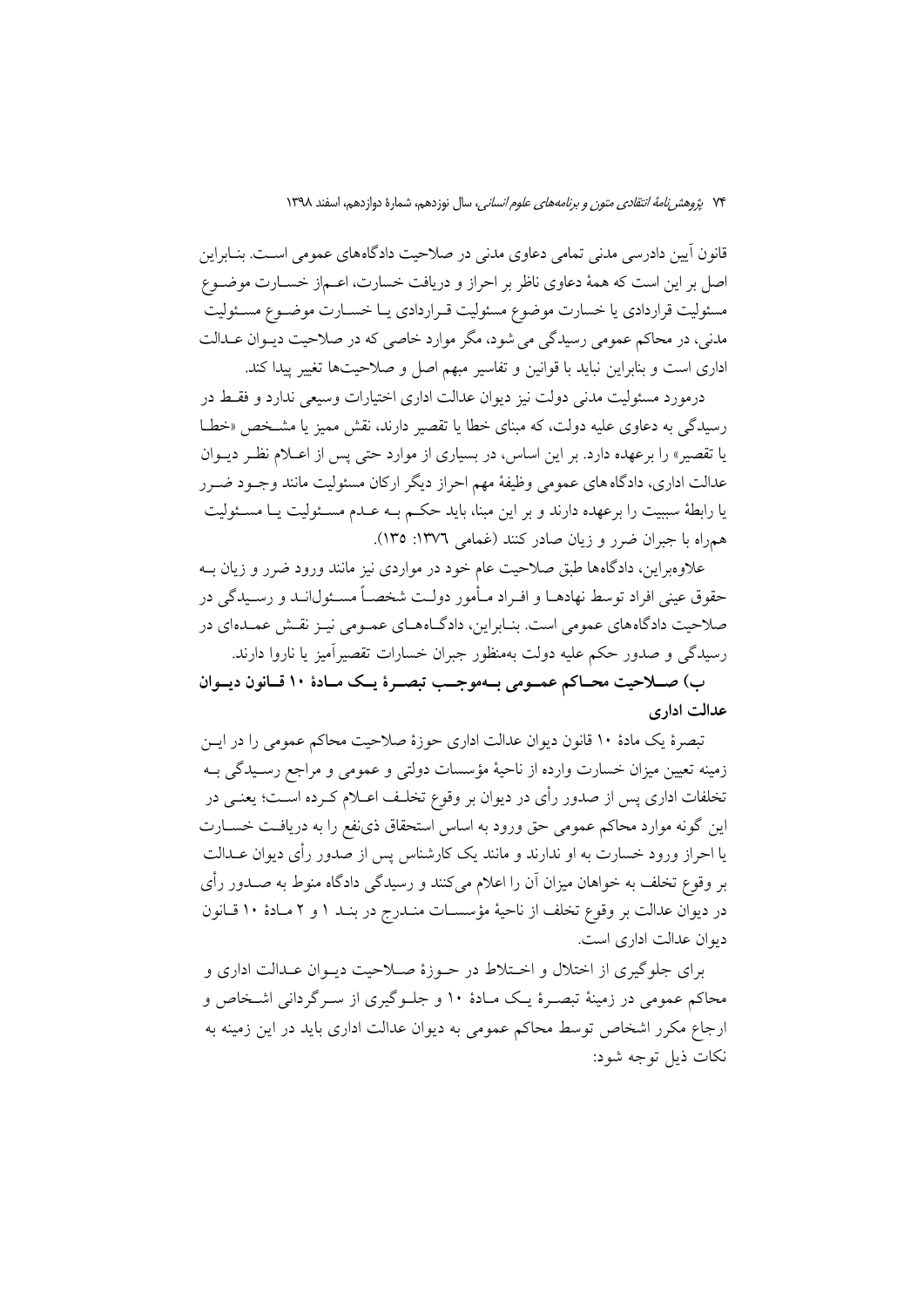- ـ صلاحیت محاکم عمومی عام و صلاحیت دیوان عدالت اداری در رسیدگی بـه ایـن موضوع خاص است؛
- ــ صلاحیت دیوان عدالت اداری ناظر بر رسیدگی به دعاوی اشخاص علیه دولت در زمینهٔ اقدامات یک جانبهٔ دستگاه های دولتی یا اعمال اداری آنهــا اعــم|ز اعمــال و تصــمیمات موردي و انفرادي يا تصميمات عامالشمول است. بنـابراين احـراز تخلـف دسـتگاههـاي دولتی و شهرداری ها توسط دیوان عدالت اداری را نیز باید باتوجهبه صلاحیت دیوان در نظر گرفت. بدین معنی که اگر فعل یا ترک فعل یا تصمیم اداری موجب ورود خســارت به اشخاص شده باشد که اداره مدعی آن است که عملش قانونی است، درایسحدورت، لازمهٔ پذیرش ادعای اشخاص در ورود خسارت بهلحاظ فعل یا ترک فعـل یــا تصــمیم یادشده این است که نخست فعل یا ترک فعل یا تصمیم موردبحـث در دیــوان عــدالت اداری موردشکایت قرار گیرد و پی اَمد تصمیم دیـوان عـدالت اداری رسـیدگی محـاکم عمومي موضوعيت پيدا مي كند. اما زماني كه اساساً فعل يا تــرک فعــل يــا تصـــميم اداره موضوع بحث نيست و ذي نفع مدعى غيرقانوني بودن اقدام اداره نمي شـود، مــثلاً، زمــاني که اداره اراضی اشخاص را تملک میکند، اعماز ایــنکـه تملـک قــانونی یــا غیرقــانونی باشد، ولي ذي نفع صرفاً خسارت ناشي از آن را مطالبه مي كند موضوع قابـل ارجــاع بــه دیوان برای احراز اساس استحقاق فرد به دریافت خسـارت نیسـت و محـاکم عمـومی صلاحیت رسیدگی به تقاضای اشخاص را در این مـوارد دارنــد. در مـواردی کــه ورود خسارت ناشی از تقصیر اداره یا ناشی از اعمـالی اسـت کـه بـهطـور طبیعـی خســارت قابل مطالبهای را به اشخاص وارد میکند باز هم دادگاههای عمومی مرجع رسـیدگی بـه اساس استحقاق اشخاص و میزان آن هستند (امامی ۱۳۸۸: ۱۷۸).

## ۲.۳ مراجع صلاحیت دار رسیدگ*ی ک*ننده به دعوای مسئولیت مــدنی دولــت در نظام حقوقی انگلستان

قوهٔ قضائیه و بهطور خاص مراجع و دادگـاه هـای رسـیدگی بــه دعـاوی در نظـام حقــوقی انگلستان اهمیت و شأن بالایی دارند؛ چراکه در تاریخ این کشـور حقـوق عرفـی مشـترک و حقوق مربوط به انصاف را دادگاهها و مراجع قضـايي ايجـاد كـردهانـد و توسـعه دادهانـد؛ بنابراین، دادگاهها و مراجع قضایی عالی در انگلستان از شأن و جایگاهی بهاندازهٔ قوهٔ مقننــه و مجریه برخوردارند. ازسویدیگر، بهعلت حمایت گستردهٔ دادگاههـا از حقـوق و آزادیهـای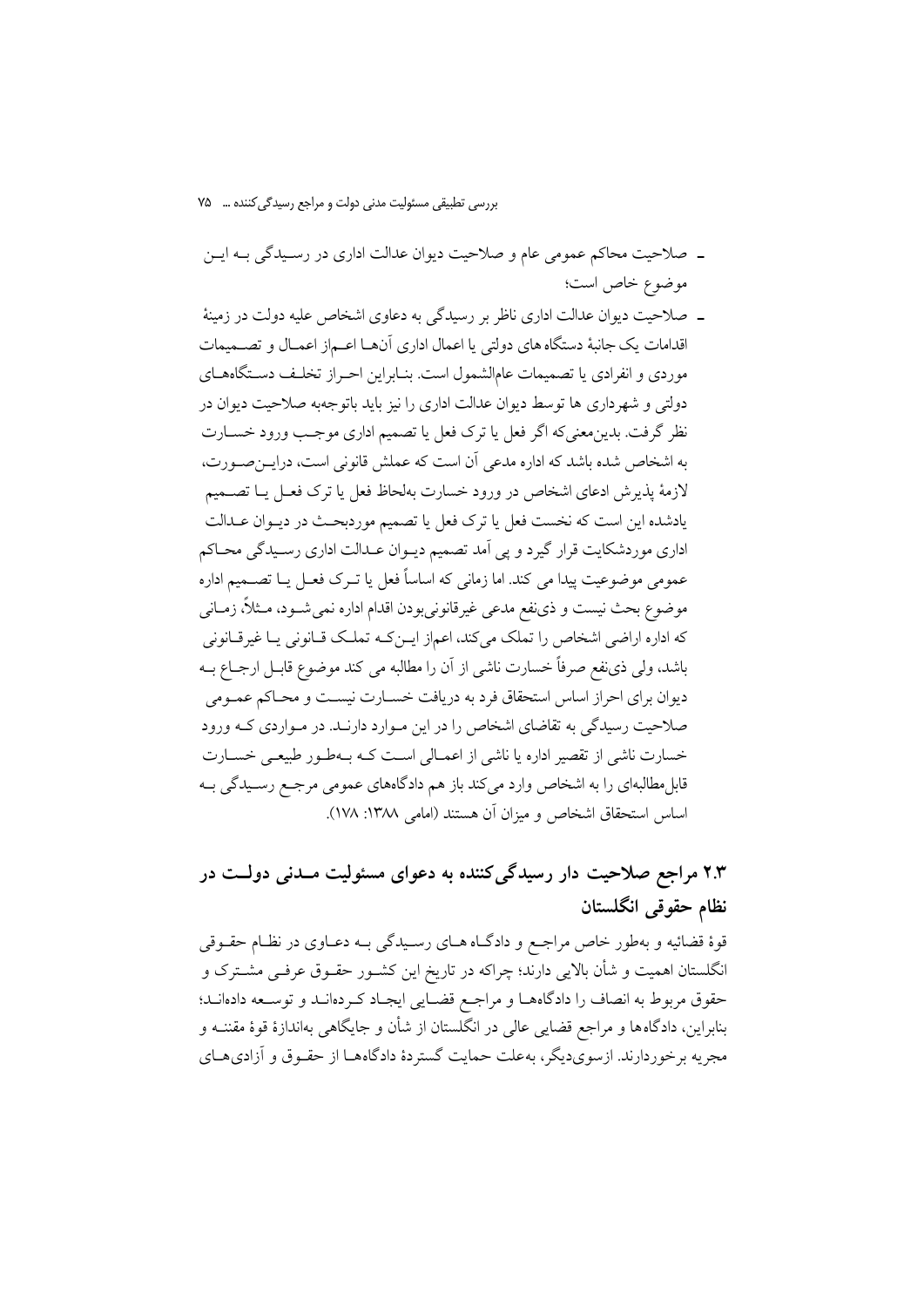۷۶ پژوهش *نامهٔ انتقادی متون و برنامههای علوم انسانی،* سال نوزدهم، شمارهٔ دوازدهم، اسفند ۱۳۹۸

فردي افكار عمومي در انگلستان همواره به نقش مثبت يک قوهٔ قضــائيهٔ حقيقــي، مســتقل، و بي طرف دربرابير قبوة مجريبه و مقننيه اعتقباد داشته انيد (طباطبيايي ميؤتمني ١٣٨٥: ١١٥). ازاین رو، ویژگی ها و ساختار قوهٔ قضائیه را در انگلستان بررسی میکنیم.

### ۱.۲.۳ ساختار قوهٔ قضائیه در انگلستان

قوهٔ قضائیه در انگلستان ویژگیهای خاصی دارد؛ ازجمله اینکه:

١. طبق يک اصل کلي، با عنوان تجديدنظر قضايي، در انگلستان قوهٔ قضائيه مرجع اصـلي رسیدگی به تمامی دعاوی و شکایتها اعماز مدنی، کیفری، و اداری در این کشور است.

۲. درکنار دادگاه ها، دستگاهی بهنام دادسرا که نمایندهٔ قانون و قــوهٔ مجریــه باشــد وجــود ندارد؛ چراکه در این نظام حقوقی وجود دادسرا مغـایر بـا اصـل تســاوی طــرفین دعــوی در پیش گاه عدالت است. تشکیلات قضایی، بهعلت نبود وزیـر دادگســتری، در اختیــار مهــردار سلطنتي يا قاضي|لقضات، بهمنزلهٔ رئيس قوهٔ قضــائيه، اداره مــي شــود و او قضــات را از ميــان وكلاي دادگستري انتخاب و منصوب مي كند.

۳. دادگاههای عالی سازمان قضایی نیـز در انگلسـتان شـامل دو دسـته دادگـاه بـا عنـوان دادگاههای عالی و دادگاههای تالی است. در رأس سازمان قضایی، دادگاه عالی قضـایی قــرار دارد که شامل دادگاه های عالی عـدالت، دادگــاه اسـتيناف، کميتــهٔ قضــايي مجلــس اعيــان، و كميتهٔ قضايي شوراي خصوصي سلطنت است. دركنار اين دادگاهها، تعدادي از كميسـيونهــا و دادگاههای شبهقضایی نیز وجود دارند کـه عهـدهدار رسـیدگی بـه شـکایات و اختلافـات اداریاند. احکام و تصمیمات این دادگاههای عالی در برخی شرایط رویهٔ قضـایی و سـوابقی را تشکیل می دهند که برای دادگاههای پایینتر لازمالاتباع است.

دادگاه های تالی در این نظام قضایی که ازلحاظ صلاحیت، در مقایســه بــا دادگــاه هــای عالی که دارای صلاحیت عام هستند در درجهٔ دوم اهمیت قرار دارند، شـامل دادگـاه هــای کانتی و دادگاه های ماجستریت است. دادگاه های نوع اول صـلاحیت رسـیدگی بـه امـور حقوقی و دادگاه های نوع دوم صلاحیت رسیدگی به امور کیفری را دارنـد. بـاوجوداین، طی تحولاتی در این سازمان قضایی و بهعلت افزایش اختلافات و شکایات اداری، تعــداد كميسيون ها و مراجع شبهقضايي در انگلسـتان افـزايش قابـل تـوجهي يافـت كـه در آنهـا حقوق دانان با غیر حقوق دانان به قضاوت و حل وفصل دعاوی خاص اداری اشتغال دارنــد (طباطبابی مؤتمنی ١٣٨٥: ١١٥-١١٦).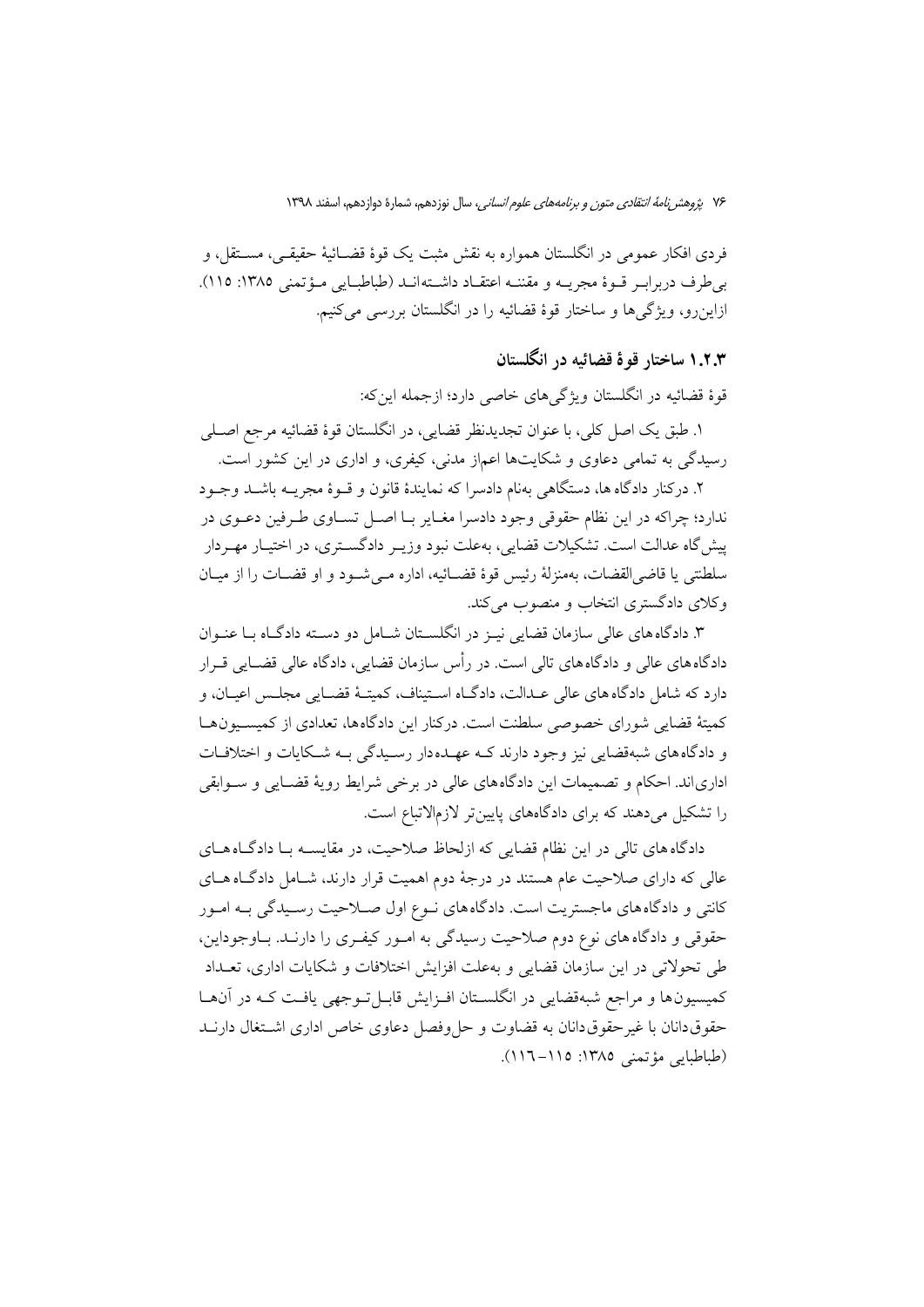۲.۲.۳ نظارت قضایی بر اعمال و تصمیمات اداری و مسئولیت مدنی دولت اصولاً، طبق قاعدهٔ تجدیدنظر قضایی که در انگلستان به منزلهٔ یک اصـل مهــم یذیرفتــه شــده است، تمامی احکام و آرای صادره از کمیسیون ها و دادگاه های اداری اختصاصی در آخرین مرحله در دادگـاه هـاي قضـايي بـالاتر، يعنـي در دادگـاه عـدالت قابـلتجديـدنظر اسـت و ازسویدیگر، در کمیسیون های اداری اختصاصی، تعدادی از قضـات قـوهٔ قضـائیه مشـارکت می کنند و رسیدگی و دادرسی اداری طبق اَیین دادرسی اداری، که کــموبـیش متــأثر از اَیــین دادرسي قضايي است، صورت مي گيرد (طباطبايي مـؤتمني ١٣٨٥: ١٢٥). بـهموجـب قـانون اجازهٔ اقامهٔ دعوی علیه دولت، مصـوب ۱۹٤۷ م، بـه دادگـاههـای اداری حـق داده شـد بـه شکایات مردم علیه سازمان های ادارای دولت رسیدگی کنند و نیز بهموجب قانون دادگاه هـا و تحقیقات اداری، مصوب ۱۹۵۸ م، شورایی به نام شورای دادگاه های اداری زیرنظر ریاست قوة قضائيه وظيفة نظارت بر اجرا و هماهنگساختن وظايف اين دادگاهها را برعهده دارد.

طبق قانون ۱۹٤۷ م، درمورد اجازهٔ اقامهٔ دعوی علیه دولت، شخص زیاندیده می تواند بــه این کمیسیونهای اداری مراجعه کند و مستقیماً علیه حکومت مرکـزی یـا دولـت محلـی و مأموران آنها طرح دعوى كند و مطابق با مسئوليت دولت طبق ايــن قــانون، جبــران ضــرر و زيان ناشي از اعمـال و تصــميمات اداري را تقاضــا كنــد. بنــابر قــوانين انگلســتان، اعمــال و تصمیمات اداری در موارد مختلف می توانند نقض شوند، ازجملـه در مـوارد سوءاسـتفاده از اختیارات (ultra vires)، خواه ازلحاظ ماهوی یا صوری و شکلی، توسط مقامات عمـومی کـه موجب بطلان یا نقض عمل یا تصمیم اداری در دادگاه شده است و مقامات مســئول بایــد از عهدهٔ زیانهای وارده بر اَیند. همچنین، باید عمل یا تصمیم اداری، عــلاوهبـر عــدم تجــاوز از اختيارات توسط مقامات مربوطه، معقول باشد. غيرمعقولبودن تصميمات نـوعى سوءاسـتفاده از قدرت نيز محسوب مي شود و موجب مي شود دادگاه حكم بــه نقــض و بطــلان عمــل يــا تصمیم اداری دهد.

حق نظارت قضايي و تطبيــق أن بــا قــوانين تبعــي و حقــوق عرفــي از اختيــارات ويـــزهٔ دادگاه های قضایی است تا هیچ مقام دولتی نتواند از اختیارات خود تجـاوز کنــد یــا از آن هــا سوءاستفاده نماید. علاوهبراین، دادگاه ها و مراجع می توانند چه در دعـوای بـین دو طـرف و بهصورت غیرمستقیم و چه بهصـورت مسـتقیم و طبـق ادعــای یــک فــرد، تمــامی اعمــال و تصميمات اداري را بررسي كنند ودر صورت اشكالات قانوني، حكـم بـه نقـض يـا لغــو آن صادر كنند (طباطبايي مؤتمني ١٣٨٥: ١٣٢–١٣٣).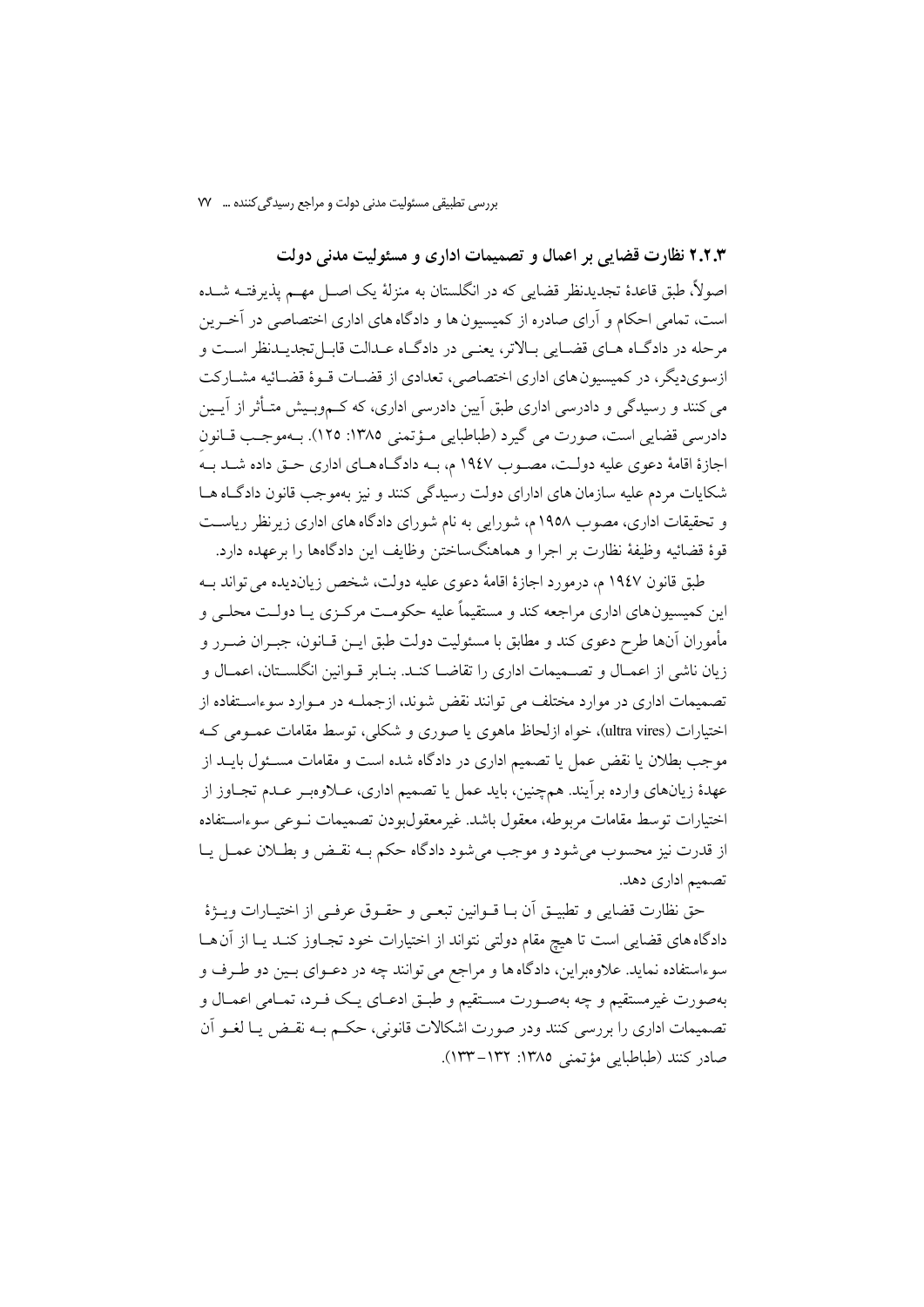۷۸ پژوهشر *نامهٔ انتقادی متون و برنامههای علوم انسانی،* سال نوزدهم، شمارهٔ دوازدهم، اسفند ۱۳۹۸

### ٤. نتيجه گيري

با آنکه اصل مسئولیت مدنی دولت در اکثر کشورها یک اصل پذیرفتـهشـده اسـت، ولـی ایــن اصل شامل همهٔ اعمال دولت نمیشود و این تحول که در زمینهٔ مسئولیت مدنی دولـت مطـرح شده است در همهٔ زمینه ها به یک اندازه پیشرفت نداشته است، بلکه این تحـول و پیشـرفت در زمینهٔ اعمال قوهٔ قضائیه زودتر از دیگر زمینهها بهوقوع پیوسته است، اما در موارد دیگر ازجملــه اعمال قوهٔ مجریه و قوهٔ مقننه و اعمال امنیتی و پلیسی کشور چندان پیشرفتی نداشته است.

ازمیان نظرات ارائهشده در نظام حقوقی ایـران، مبنـای مسـئولیت دولـت در امـور اداری مبتني بر نظريهٔ خطاست و اينٍکه دولت و مؤسسات عمومي فقط درصـورتي مسـئول جبـران خسارات ناشی از اعمال کارکنان خود هستند که بتوان تقصیری را به ایشان نسـبت داد. ایــن نظریه برگرفته از مادهٔ ۱۱ قانون مسئولیت مدنی است که اصل را بر مسئولیت مدنی کارکنــان دولت و عدم مسئولیت دولت در اعمال حاکمیتی قرار داده است. با این همــه، اخیــراً قــانون آیین دادرسی کیفری ایران، مصوب ۱۳۹۲، که درمـورد مسـئولیت قـوهٔ قضـائیه اصـل را بـر مسئولیت مدنی دولت گذاشته است، نقطهٔ عطفی در نظام حقوقی ایران بهشـمار مـی رود کـه امیدواریم با اصلاح قانون شاهد توسعهٔ آن به مسئولیت مـدنی دولـت در دیگـر بخـش۵حـای حکومت باشیم. درمجموع، حقوق انگلستان در این زمینه پیشرفتهتر از ایران است.

### كتابنامه